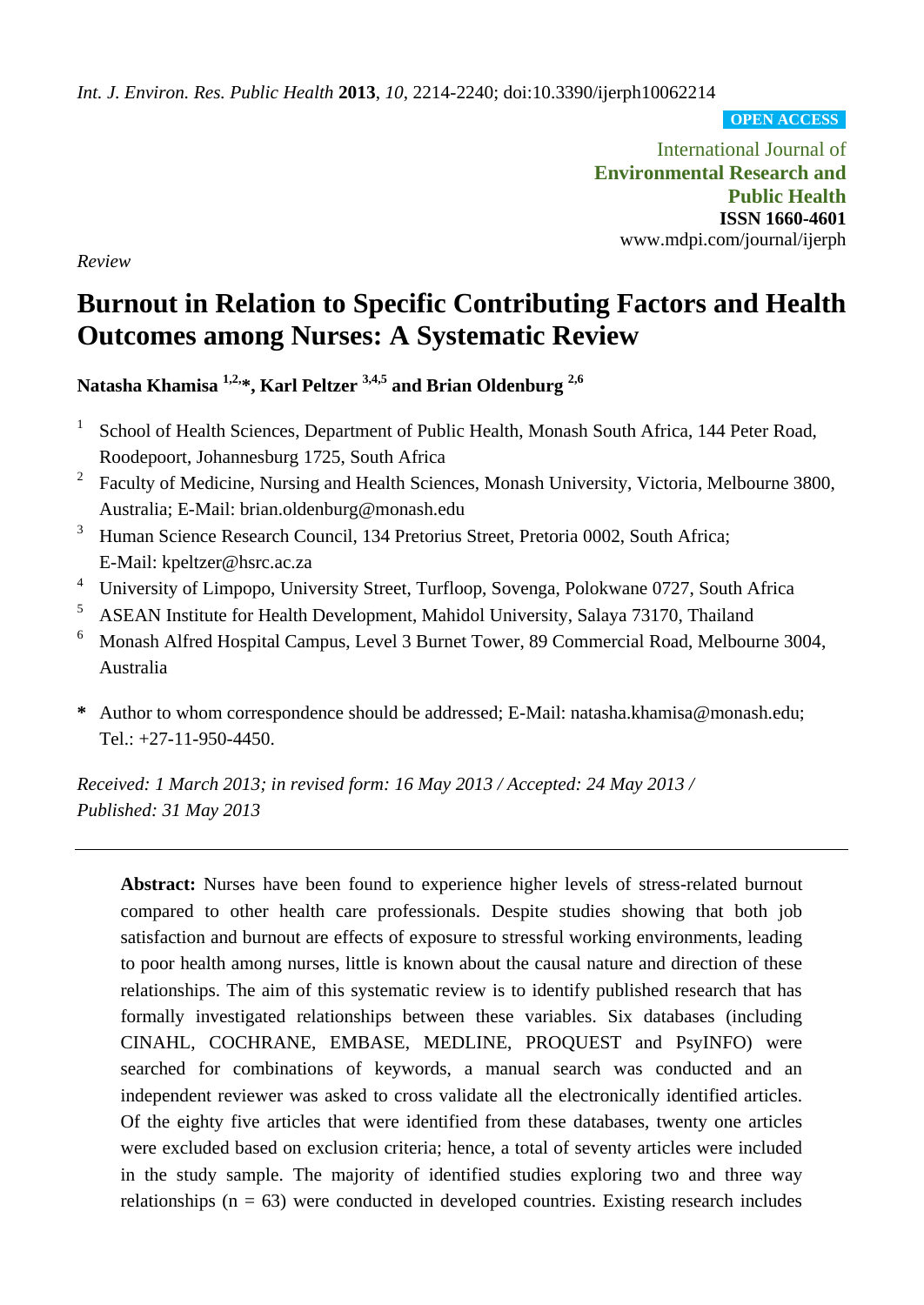predominantly cross-sectional studies ( $n = 68$ ) with only a few longitudinal studies ( $n = 2$ ); hence, the evidence base for causality is still very limited. Despite minimal availability of research concerning the small number of studies to investigate the relationships between work-related stress, burnout, job satisfaction and the general health of nurses, this review has identified some contradictory evidence for the role of job satisfaction. This emphasizes the need for further research towards understanding causality.

**Keywords:** work related stress; burnout; job satisfaction; general health; staff nurses; relationship

#### **1. Introduction**

Burnout is typically characterised by emotional exhaustion (depletion of emotional resources and diminution of energy), depersonalization (negative attitudes and feelings as well as insensitivity and a lack of compassion towards service recipients) and a lack of personal accomplishment (negative evaluation of one's work related to feelings of reduced competence) [1,2]. These three characteristics emphasise the connection between burnout and working with people [3].

Burnout is usually thought of as an individual's response to prolonged work related stress, which in turn, impacts on job satisfaction and thereafter, can often affect productivity, performance, turnover and wellbeing among health care professionals and other kinds of workers [3]. Health care professionals in general are thought to have a high vulnerability to burnout as a result of experiencing high levels of emotional strain, owing to stressful working environments exacerbated by sick and dying patients to whom they provide care [4]. Nurses in particular however, have been found to experience higher levels of burnout compared to other health care professionals [5,6], owing to the nature of their work [7,8].

High levels of burnout among nurses have often been attributed to prolonged direct personal contact of an emotional nature with a large number of patients [4,9,10]. This, amongst other factors such as prolonged exposure to work related stress as well as low levels of job satisfaction, have also been recognised as factors contributing to high levels of burnout among nurses [11,12]. Burnout in nurses has been shown to lead to emotional exhaustion as well as a loss of compassion for others (depersonalization) and a sense of low personal accomplishment. These experiences can have very significant implications for the health and wellbeing of nurses [13–15].

Research has confirmed that prolonged exposure to work related stress is associated with burnout [9], through active interactions between an individual and their working environment. During such interaction, environmental demands exceeding individual resources may be perceived as stressful and result in negative outcomes such as low job satisfaction, burnout and illness [16,17]. In nursing, these demands also include role ambiguity, role conflict, responsibility for others' lives, work overload, poor relationships at work, inadequate salaries, lack of opportunities for advancement, a lack of personnel, patient care, lack of support, staff issues and overtime [10,18,19].

Limited research has identified studies confirming two and three way relationships between work related stress and job satisfaction [20], work related stress, job satisfaction and burnout [21], as well as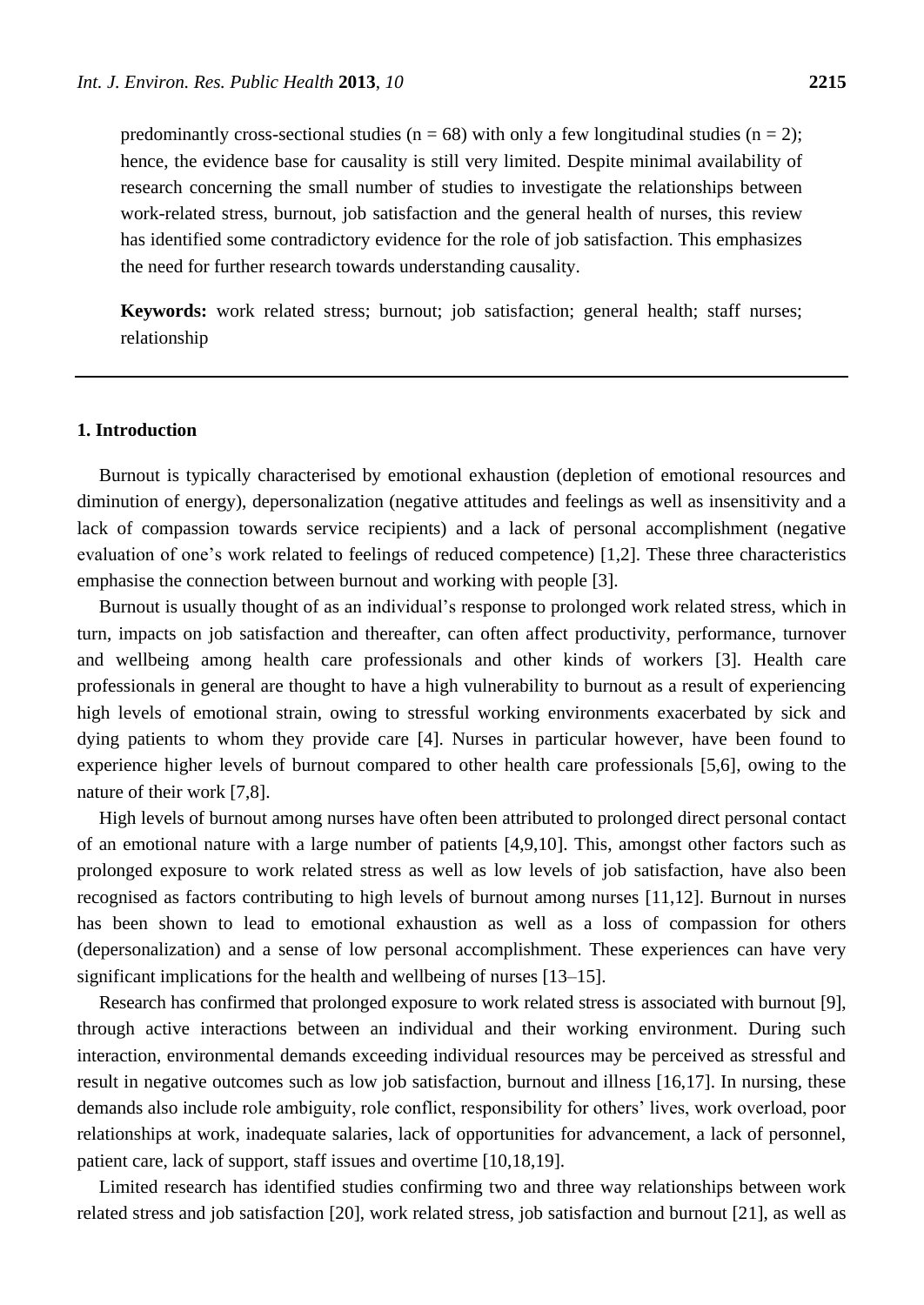work environment and burnout [22] specifically among nurses. However, despite studies showing that both job satisfaction and burnout are effects of exposure to stressful working environments, leading to health consequences [23], the nature and direction of these relationships remains ambiguous (Figure 1).

Figure 1. A model illustrating relationships between contributing factors and health outcomes of burnout among nurses.



For the purpose of this review, general health outcomes are specifically defined as being symptoms related to anxiety, depression, somatic symptoms and/or social dysfunction [24].

Although it is already known that nurses experience higher levels of burnout compared to other health care professionals [5,6] and that lack of job satisfaction and burnout result from the effects of exposure to stressful working environments, leading to poor health among nurses [23], little is known about the causal nature and direction of these relationships. Therefore, this systematic review aims to identify those published studies that explore such relationships between work related stress, burnout, job satisfaction and general health, specifically among nurses, while at the same time, also identifying important evidence gaps in the published literature. This can provide a strong foundation for further research in this field as a precursor to conducting controlled evaluations of appropriate intervention strategies.

The review questions are as follows:

- Do existing studies identify the causal nature and direction of relationships between work related stress, burnout, job satisfaction and general health of nurses?
- Do existing studies focus mostly on two and three way relationships between work related stress, burnout, job satisfaction and general health of nurses?

# **2. Methods**

#### *2.1. Search Strategies*

A comprehensive range of search strategies as per the CRD guidelines on EQUATOR were used to identify relevant published studies. Firstly, all of the major public health, psychology and nursing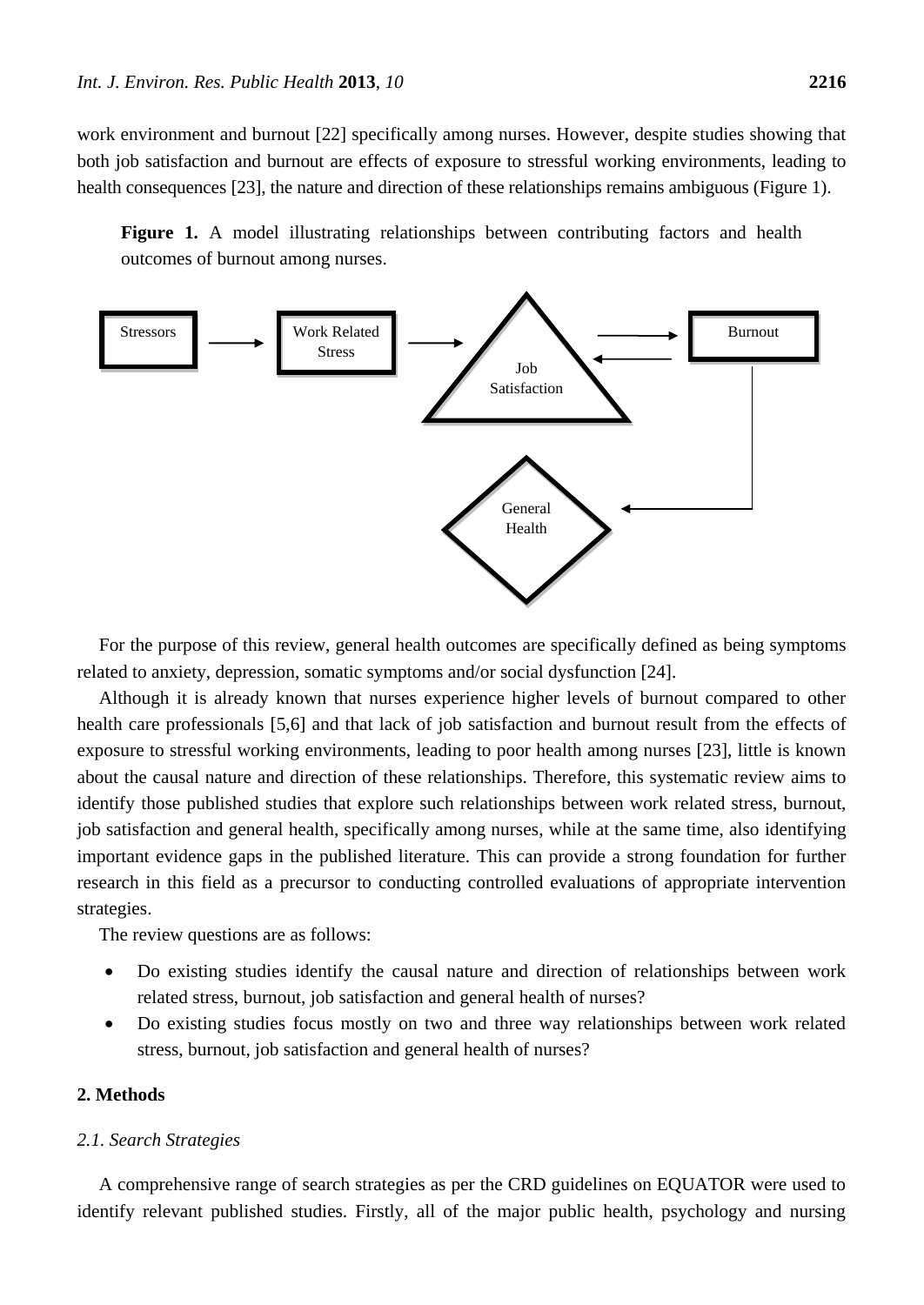databases were searched for combinations of keywords such as work related stress, burnout, job satisfaction, general health, relationship and nurses. These databases consisted of CINAHL Plus, COCHRANE Library, EMBASE, MEDLINE, PROQUEST and PsycINFO. The second strategy involved a manual search of various journals including the ISRN Nursing, Journal of Nursing Management and Journal of Clinical Nursing using the same combinations of keywords mentioned above. Specific inclusion and exclusion criteria explained below were used to select articles. A third strategy involving an independent reviewer was also used to cross validate all the electronically identified articles. The citation for each identified article was saved using a reference program known as End Note and the full text version was saved in specific folders.

## *2.2. Inclusion Criteria*

This review included studies conducted between 1990 and 2012 that: (a) were published in the English language; (b) published only in academic and scholarly journals; (c) were openly accessible and available in full text; (d) were based on empirical studies; (e) measured the relationship between at least two of the variables (work related stress, burnout, job satisfaction and general health); (f) focused on studies specifically consisting of nurses as the sample; and (g) focused on nurses working in various settings (public hospitals, private hospitals, clinics, retirement homes, hospices, mental institutions, prison institutions in urban and rural areas).

## *2.3. Exclusion Criteria*

This review excluded studies that: (a) involved insufficient details (such as significance of results/ *p*-values) of the identified relationships between work related stress, burnout, job satisfaction and general health; (b) included samples consisting of health professionals in general (doctors, nurses, radiologists, anesthesiologists, social workers); (c) measured different health outcomes beyond the scope of the review (cardiovascular heart disease, diabetes and hypertension). It is believed that exclusion based on the above criteria, allowed for the selection of articles with sufficient information about the method, sample and findings of studies. Selected articles included in this review were analyzed according to their findings and reported in terms of the relationships between work related stress, burnout, job satisfaction and general health of nurses.

## **3. Results**

Using the first strategy, a total of eighty five articles meeting the inclusion criteria were electronically identified from six databases. However, following application of the exclusion criteria, twenty one of the eighty five articles were excluded leaving sixty four relevant articles. Four additional articles were identified manually and two by an independent reviewer resulting in a total of 70 articles. This is illustrated below (Figure 2).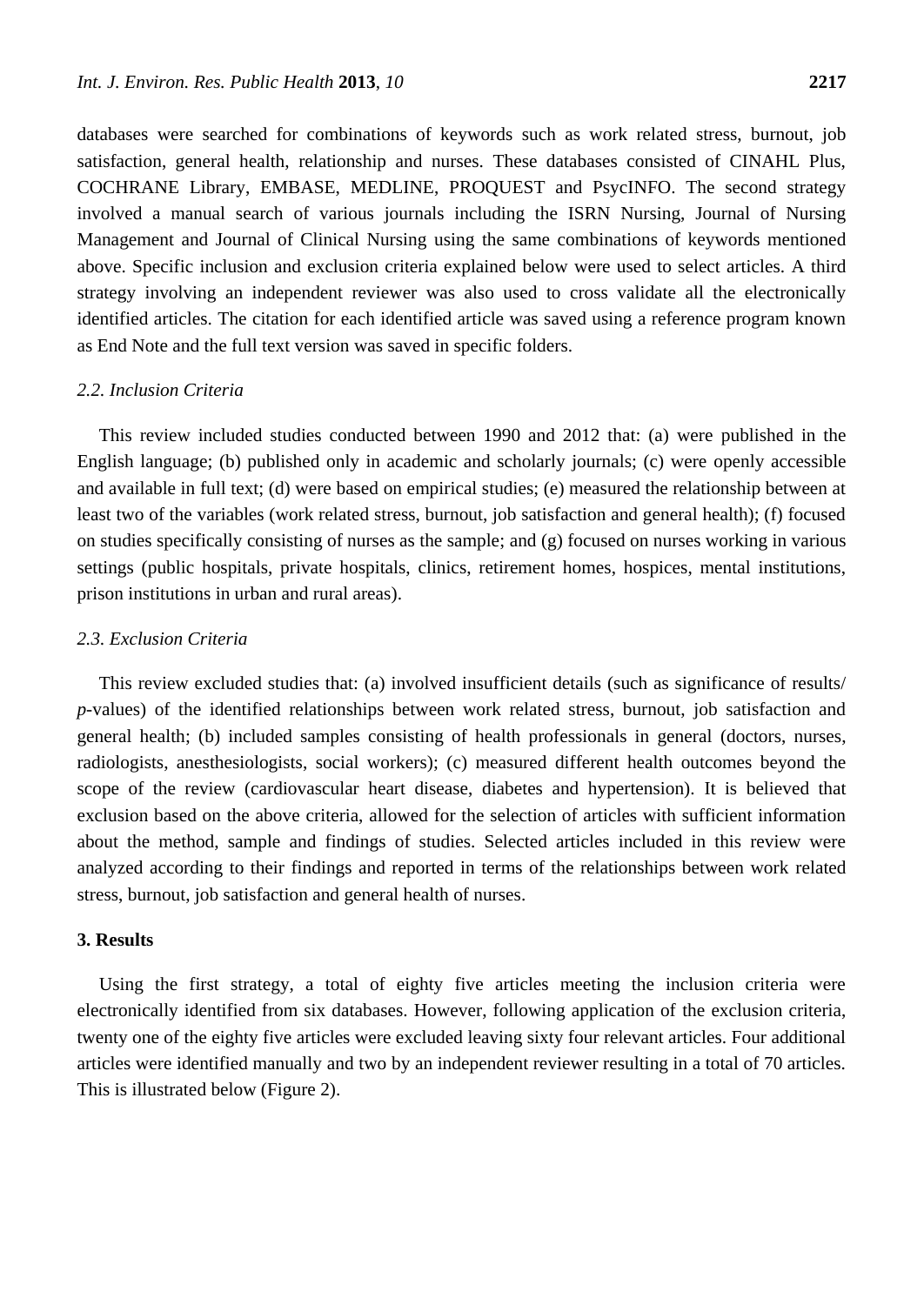

**Figure 2.** A flow chart describing selection of articles using inclusion and exclusion criteria.

Of the 70 identified articles, 64 articles were identified electronically, four articles were identified manually and two articles were identified by an independent reviewer. Of these 70 identified articles, majority were from developed countries (26 European studies, 25 North American studies, 12 Asian studies, four Australian studies, one South African study, one Nigerian study and one East African study).

## *3.1. Work Related Stress and Burnout*

Ten articles confirming the relationship between work related stress and burnout were identified. Work environment related stressors such as working place, poor peer relationships, poor nurse patient relationships, lack of professional recognition or reward [25–27], feedback clarity and supervisor leadership style [28] were related to one or more burnout dimensions. Work content related stressors such as nursing role, patient care, job demands [25,26,29], job complexity [28], work overload, working overtime [30–32], stigma and discrimination while caring for HIV positive patients [29], role conflict, role insufficiency, role ambiguity were also related to burnout [27,30,33]. Nurses who reported inadequate communication with doctors about patients as well as fear of not completing tasks also reported high burnout [34]. A manual search yielded one relevant article, which revealed that burnout (including all three dimensions) is most frequently associated with recurrent night duty among nurses [35].

Further details about the method, sample and findings of identified articles are included in Table 1 below.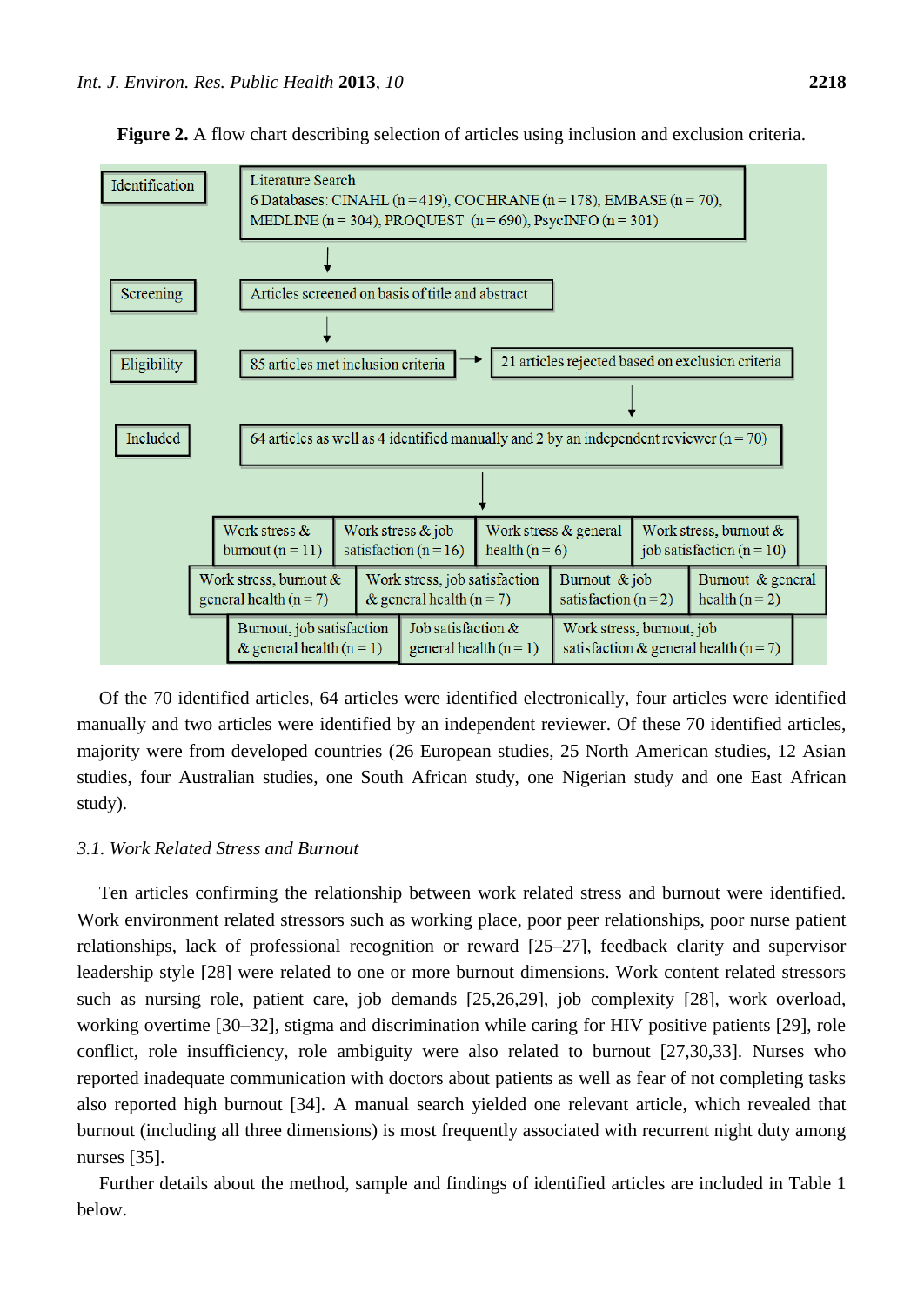| <b>Method</b>                                                                                                                                                      | <b>Sample</b>                                                                                           | <b>Findings</b>                                                                                                                                                                                                                                                                                                                                                                                                                                                                                                                                                                                                                                                                                                                                                                                                                                                        |
|--------------------------------------------------------------------------------------------------------------------------------------------------------------------|---------------------------------------------------------------------------------------------------------|------------------------------------------------------------------------------------------------------------------------------------------------------------------------------------------------------------------------------------------------------------------------------------------------------------------------------------------------------------------------------------------------------------------------------------------------------------------------------------------------------------------------------------------------------------------------------------------------------------------------------------------------------------------------------------------------------------------------------------------------------------------------------------------------------------------------------------------------------------------------|
| Quantitative<br>(questionnaire<br>distribution at                                                                                                                  | 132 nurses (132)<br>women & 22 men)<br>working in different                                             | Working place/nursing role was associated with higher burnout among<br>practicing nurses compared to those who had a managerial function (as<br>head nurse, deputy, or mentor) ( $t = 3.2$ , $p < 0.01$ ) owing to limited                                                                                                                                                                                                                                                                                                                                                                                                                                                                                                                                                                                                                                             |
| conferences and<br>meetings) [25]                                                                                                                                  | wards and clinics<br>$[25]$                                                                             | support with complicated treatments, less power, lower status and lack<br>of variation in roles [25]                                                                                                                                                                                                                                                                                                                                                                                                                                                                                                                                                                                                                                                                                                                                                                   |
| Quantitative<br>(extensive<br>questionnaire<br>survey $[26]$                                                                                                       | 1,190 registered<br>nurses working in 43<br>public hospitals [26]                                       | Social context related stressors (lack of professional recognition,<br>professional uncertainty, interpersonal and family conflicts, tension in<br>professional work relationships as well as tensions in nurse-patient<br>relationships) were all significantly associated with emotional<br>exhaustion ( $\beta$ = 0.44, $p \le 0.01$ ), depersonalization ( $\beta$ = 0.26, $p \le 0.01$ )<br>and personal accomplishment ( $\beta$ = -0.33, $p \le 0.01$ ).<br>Job content related stressors including patient care responsibilities, job<br>demands and role conflict) also had significant relationships with<br>emotional exhaustion ( $\beta$ = 0.22, $p \le 0.01$ ), and personal<br>accomplishment ( $\beta$ = 0.23, $p \le 0.01$ ) but not with depersonalization<br>$(\beta = -0.04, p \ge 0.01)$ [26]                                                     |
| Quantitative<br>(questionnaire<br>distribution and<br>collection in 2<br>weeks) [27]                                                                               | 336 nurses (27 male<br>and 309 female) at<br>three hospitals<br>specializing in<br>acute treatment [27] | Emotional exhaustion positively correlated with qualitative workload<br>$(\beta = 0.22, p < 0.01)$ , quantitative workload ( $\beta = 0.42, p < 0.01$ ) and<br>conflict with patients ( $\beta$ = 0.19, $p$ < 0.01). Depersonalization was<br>positively related to conflict with other nursing staff ( $\beta$ = 0.28, $p$ < 0.01),<br>qualitative workload ( $\beta$ = 0.15, $p$ < 0.05), quantitative workload<br>$(β = 0.19, p < 0.01)$ and conflict with patients (β = 0.24, p < 0.01) while<br>being negatively related to nursing role conflict ( $\beta = -0.17$ , $p < 0.01$ ).<br>Personal accomplishment was negatively correlated with qualitative<br>workload ( $\beta$ = -0.21, $p$ < 0.01) and quantitative workload ( $\beta$ = -0.19,<br>$p < 0.01$ ) while being positively correlated with nursing role conflict<br>$(\beta = 0.25, p < 0.01)$ [27] |
| Quantitative<br>(questionnaire<br>distribution with<br>reminders to non<br>responders [28]                                                                         | 492 nurses from<br>long stay wards at 5<br>psychiatric hospitals<br>$[28]$                              | Work environment stressors such as job complexity, feedback/clarity,<br>the level of performance of the patient group and social leadership style<br>explained 16% (adjusted $R$ $\frac{3}{7}$ of the variance in emotional exhaustion.<br>Job complexity, feedback/clarity and social leadership style explained<br>12% of the variance in depersonalization. 11% of the variance in<br>personal accomplishment was explained by feedback/clarity and job<br>complexity [28]                                                                                                                                                                                                                                                                                                                                                                                          |
| Quantitative and<br>Qualitative (All<br>nurses received<br>questionnaires<br>with 5 being<br>selected to<br>participate in a<br>semi-structured<br>interview) [29] | 30 community<br>clinical HIV/AIDS<br>nurse specialists [29]                                             | Significant correlations were found between emotional exhaustion and<br>grief/loss ( $\tau$ = 0.58, $p$ < 0.05), emotional exhaustion and loss<br>tolerance/peer relationship ( $\tau$ = 0.41, $p$ < 0.05), personal<br>accomplishment and social recognition/reward ( $\tau$ = 0.40, $p$ < 0.05).<br>A weak but significant relationship was found between emotional<br>exhaustion and stigma/discrimination ( $\tau$ = 0.29, $p$ < 0.05). Qualitative<br>findings indicated that death of a patient and stigma/grief were related<br>to burnout [29]                                                                                                                                                                                                                                                                                                                 |

**Table 1.** Method, sample and findings of identified articles.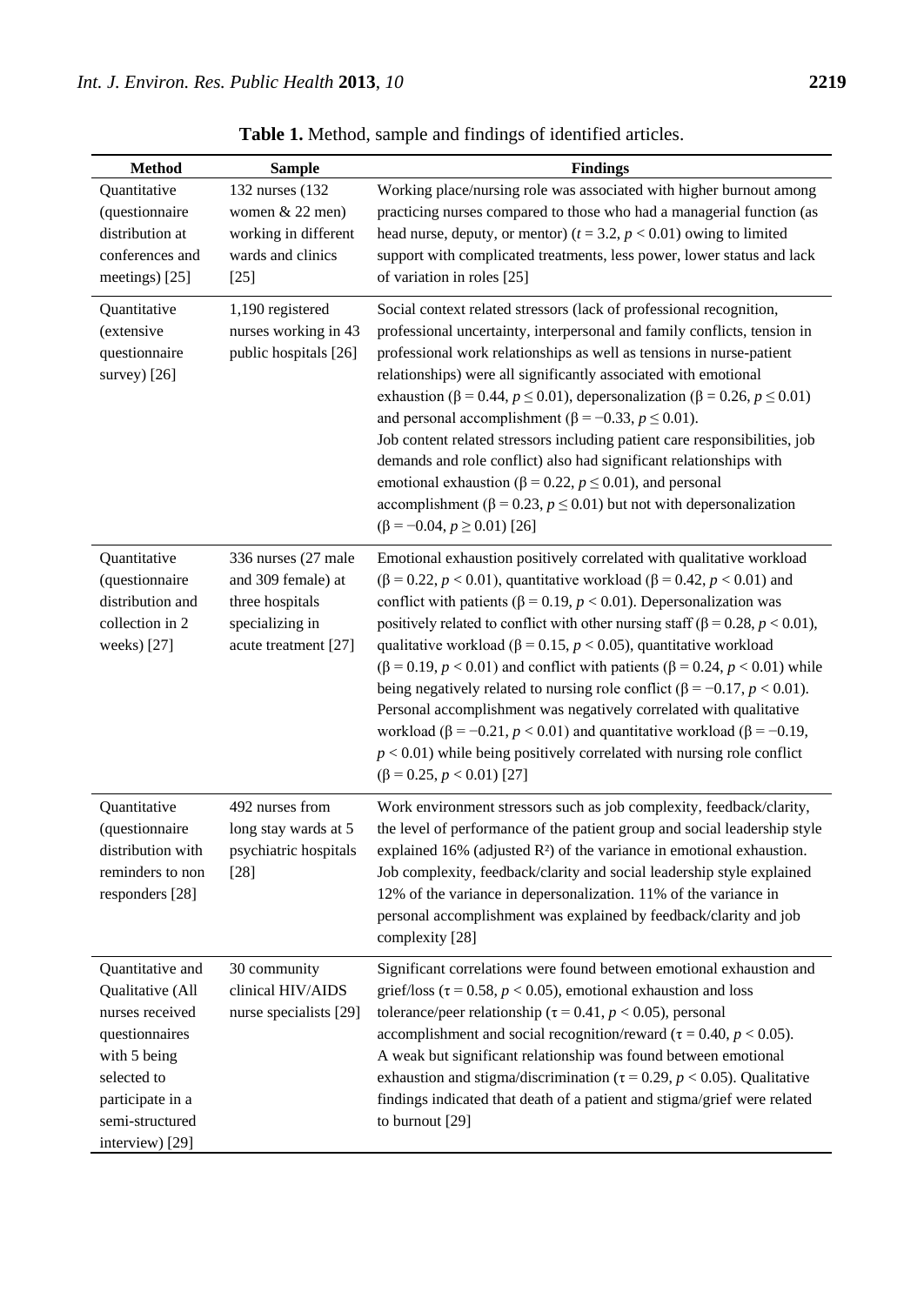| <b>Method</b>                                                                                                    | <b>Sample</b>                                                                                           | <b>Findings</b>                                                                                                                                                                                                                                                                                                                                                                                                                                                                                                                                                                                                                                                                                                                                                                                                                                       |
|------------------------------------------------------------------------------------------------------------------|---------------------------------------------------------------------------------------------------------|-------------------------------------------------------------------------------------------------------------------------------------------------------------------------------------------------------------------------------------------------------------------------------------------------------------------------------------------------------------------------------------------------------------------------------------------------------------------------------------------------------------------------------------------------------------------------------------------------------------------------------------------------------------------------------------------------------------------------------------------------------------------------------------------------------------------------------------------------------|
| Quantitative<br>(questionnaire<br>distribution and<br>completion at 2<br>time points) [30]                       | 98 nurses attending a<br>post-work course<br>towards a licentiate<br>degree $[30]$                      | Amount of variance explained increased ( $\Delta R^2$ = 0.14, p < 0.001)<br>when work related stressors were entered into the burnout model.<br>Work overload was the only stressor that significantly predicted<br>emotional exhaustion ( $\beta$ = 0.35, $p$ < 0.01). Experience with pain and<br>death significantly predicted depersonalization ( $\beta$ = -0.38, <i>p</i> < 0.001)<br>and role ambiguity ( $\beta$ = 0.32, $p$ < 0.05) while lack of cohesion<br>$(\beta = 0.24, p < 0.05)$ significantly predicted the lack of personal<br>accomplishment [30]                                                                                                                                                                                                                                                                                 |
| Quantitative<br>(Questionnaires<br>posted to<br>members of the<br>Association of<br>Nurses in AIDs<br>Care) [31] | 445 nurses providing<br>care to people living<br>with HIV/AIDS [31]                                     | Findings confirmed association between perceived workload (hours<br>worked and amount of work) and burnout ( $r = 0.24$ , $p < 0.01$ ).<br>Workload accounted for 5.6% of the variance in burnout [31]                                                                                                                                                                                                                                                                                                                                                                                                                                                                                                                                                                                                                                                |
| Quantitative<br>(questionnaire<br>packages were<br>mailed to nurses)<br>$[32]$                                   | 574 Australian<br>Nursing Federation<br>members [32]                                                    | Generally, working overtime was positively related to higher<br>emotional exhaustion ( $r = 0.21$ , $p < 0.05$ ). Being pressured or<br>expected to work overtime (involuntarily) was related to higher<br>emotional exhaustion ( $r = 0.41$ , $p < 0.05$ ) and depersonalization<br>$(r = 0.22, p < 0.05)$ ; while working unpaid overtime was also<br>associated with higher emotional exhaustion ( $r = 0.13$ , $p < 0.05$ ) [32]                                                                                                                                                                                                                                                                                                                                                                                                                  |
| Quantitative<br>(questionnaire<br>distribution by<br>nominated<br>coordinator at<br>each hospital)<br>$[33]$     | 495 nurses from three<br>provincial hospitals<br>$[33]$                                                 | Role insufficiency was significantly related to exhaustion ( $r = 0.38$ ,<br>$p < 0.05$ ), cynicism (r = 0.39, $p < 0.05$ ) and professional efficacy<br>$(r = 0.28, p < .05)$ . Role ambiguity was significantly related to<br>exhaustion (r = 0.20, $p$ < 0.05), cynicism (r = 0.28, $p$ < 0.05) and<br>professional efficacy ( $r = 0.27$ , $p < 0.05$ ). Role boundary was<br>significantly related to exhaustion ( $r = 0.29$ , $p < 0.05$ ), cynicism<br>$(r = 0.34, p < 0.05)$ and professional efficacy $(r = 0.21, p < 0.05)$ .<br>Responsibility, physical environment, and role overload are all<br>significantly related to exhaustion ( $r = 0.33$ , $p < 0.05$ , $r = 0.31$ ,<br>$p < 0.05$ , r = 0.42, $p < 0.05$ respectively) and cynicism (r = 0.28,<br>$p < 0.05$ , r = 0.20, $p < 0.05$ , r = 0.30, $p < 0.05$ respectively) [33] |
| Quantitative<br>(questionnaire<br>distribution via<br>the hospital's<br>internal mail<br>system) [34]            | 101 registered nurses,<br>employed at a major<br>specialist oncology<br>metropolitan hospital<br>$[34]$ | Significant correlations were found between nursing stressors (lack<br>of support, poor communication with doctors) and emotional<br>exhaustion ( $r = 0.48$ , $p < 0.01$ ) as well as depersonalization ( $r = 0.34$ ,<br>$p < 0.01$ ), but not personal accomplishment [34]                                                                                                                                                                                                                                                                                                                                                                                                                                                                                                                                                                         |
| Quantitative<br>(questionnaire<br>distribution after<br>receiving<br>consent) [35]                               | 292 nurses working at<br>a state hospital [35]                                                          | Doctor/nurse conflict (OR = 3.1; 95% CI, 1.9–6.3), low doctor/nurse<br>ratio (OR = $6.1$ ; 95% CI, 2.5–13.2), inadequate nursing personnel<br>(OR = 2.6; 95% CI, 1.5–5.1) and too frequent night duties (OR = 3.1;<br>95% CI, 1.7–5.6) were significant predictors of emotional exhaustion.<br>Doctor/nurse conflict (OR = 3.4; 95% CI, 2.2–7.6), low doctor/nurse<br>ratio (OR = 2.4; 95% CI, 1.4–4.1), and too frequent night duties<br>$(OR = 2.4; 95\% \text{ CI}, 1.5-4.8)$ significantly predicted depersonalization.<br>High nursing hierarchy ( $OR = 2.7$ ; 95% CI, 1.5–4.8), poor wages<br>(OR = 2.9; 95% CI, 1.6–5.6) and too frequent night duties (OR = 2.3;<br>95% CI, 2.3-4.5) significantly predicted reduced personal<br>accomplishment [35]                                                                                         |

**Table 1.** *Cont.*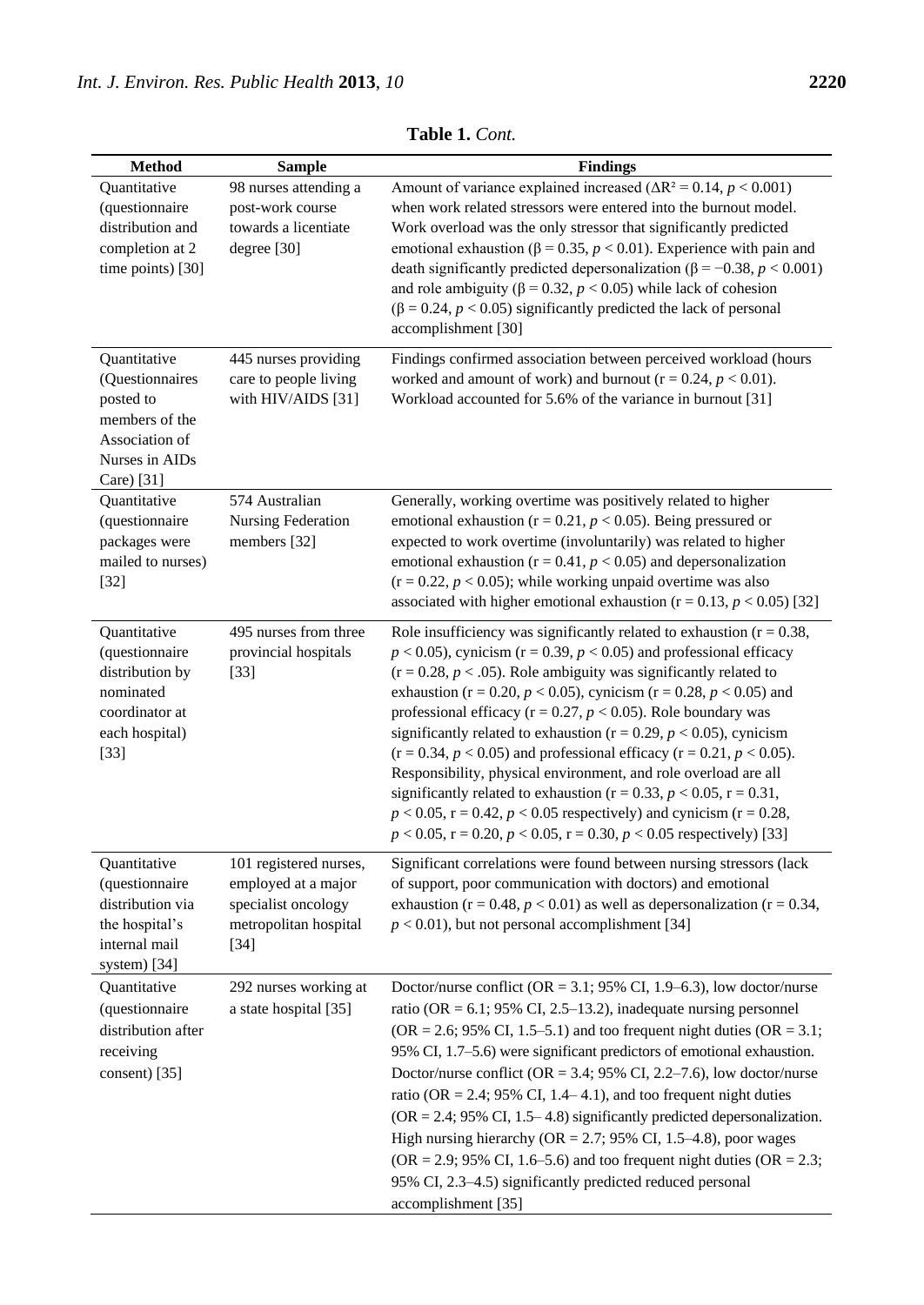#### *3.2. Work Related Stress and Job Satisfaction*

Sixteen articles confirming the relationship between work related stress and job satisfaction were found. Work related stressors including pay, task requirements, well maintained up to date resources [36–38], physical work environment [39], autonomy [40–42], peer relationships, cohesion, feedback [40,41,43], workload, control over practice [44,45] patient outcomes and supervisor support [36,41] recognition, independence, responsibility, authority [46], meaningfulness of work, nurse centered communication involving humor and clarity [47], role stress [48] as well as overtime [38,41] were related to job satisfaction. It has also been found that the interaction between workload and autonomy best predicts job satisfaction [44]. A common conclusion was that work related stress is significantly related to job satisfaction [49,50] and nurses who experience higher stress levels are less satisfied with their jobs [51]. Further details about the method, sample and findings of identified articles are included in Table 2 below.

| <b>Method</b>                                                                                | <b>Sample</b>                                                                | <b>Findings</b>                                                                                                                                                                                                                                                                                                                                                                                                                                                                                                      |
|----------------------------------------------------------------------------------------------|------------------------------------------------------------------------------|----------------------------------------------------------------------------------------------------------------------------------------------------------------------------------------------------------------------------------------------------------------------------------------------------------------------------------------------------------------------------------------------------------------------------------------------------------------------------------------------------------------------|
| Qualitative (interviews,<br>observations and field<br>notes) [36]                            | 8 nurses<br>selected from a<br>local nursing<br>agency [36]                  | Thematic analysis revealed that nurses were most satisfied with<br>compensation (patient outcomes, compliments, salary, incentives and<br>lessons learned), team spirit (working together and sharing duties),<br>strong support from physicians and advocacy (assisting and supporting<br>new nurses) [36]                                                                                                                                                                                                          |
| Quantitative<br>(questionnaires were<br>sent out with each<br>nurses' paycheck) [37]         | 249 nurses<br>employed at a<br>children's<br>hospital [37]                   | In general job stress was found to be significantly associated with job<br>satisfaction (r = 0.64, $p$ < 0.05). Pay (r = 0.40, $p$ < 0.05, r = 0.43,<br>$p < 0.05$ ), interaction/cohesion (r = 0.44, $p < 0.05$ , r = .41, $p < 0.05$ ) and<br>task requirements ( $r = 0.53$ , $p < 0.05$ , $r = 0.67$ , $p < 0.05$ ) were<br>significantly associated with both job stress and job satisfaction<br>respectively [37]                                                                                              |
| Quantitative<br>(questionnaires were<br>mailed to nurses) [38]                               | 944 RN's<br>working in rural<br>and remote<br>hospital settings<br>$[38]$    | Workplace stressors explained 32% of the variance in job satisfaction.<br>Having available, well maintained and up-to-date equipment and<br>supplies was highly related to job satisfaction, accounting for 17% of<br>the total variance. Greater scheduling and shift satisfaction (no<br>overtime) as well as lower psychological job demands (fewer time<br>constraints, less excessive workloads) were strong predictors of job<br>satisfaction (accounting for 12% of the variance) [38]                        |
| Quantitative (survey<br>packets with<br>instructions were placed<br>in staff mailboxes) [39] | 116 medical-<br>surgical nurses<br>working in<br>acute-care<br>settings [39] | Only one environmental factor, noise, was significantly associated with<br>perceived stress ( $r = -0.18$ , $p = 0.05$ ). Perceived stress was directly<br>related to job satisfaction ( $r = 0.55$ , $p = 0.00$ ) [39]                                                                                                                                                                                                                                                                                              |
| Quantitative (survey<br>distribution via the<br>hospital's internal mail)<br>$[40]$          | 135 nurses<br>employed in a<br>170 bed hospital<br>$[40]$                    | Work content stressors including variety, autonomy, task identity and<br>feedback are all strongly correlated with job satisfaction ( $r = 0.35 - 0.50$ ,<br>$p < 0.001$ ). Work environment stressors including collaboration with<br>medical staff and cohesion among nurses are also strongly correlated<br>with job satisfaction ( $r = 0.37{\text -}0.45$ , $p < 0.001$ ). Job satisfaction was<br>mostly predicted by variety, feedback and collaboration with medical<br>staff (r = 0.55, R $2 = 0.30$ ) [40] |

**Table 2.** Method, sample and findings of identified articles.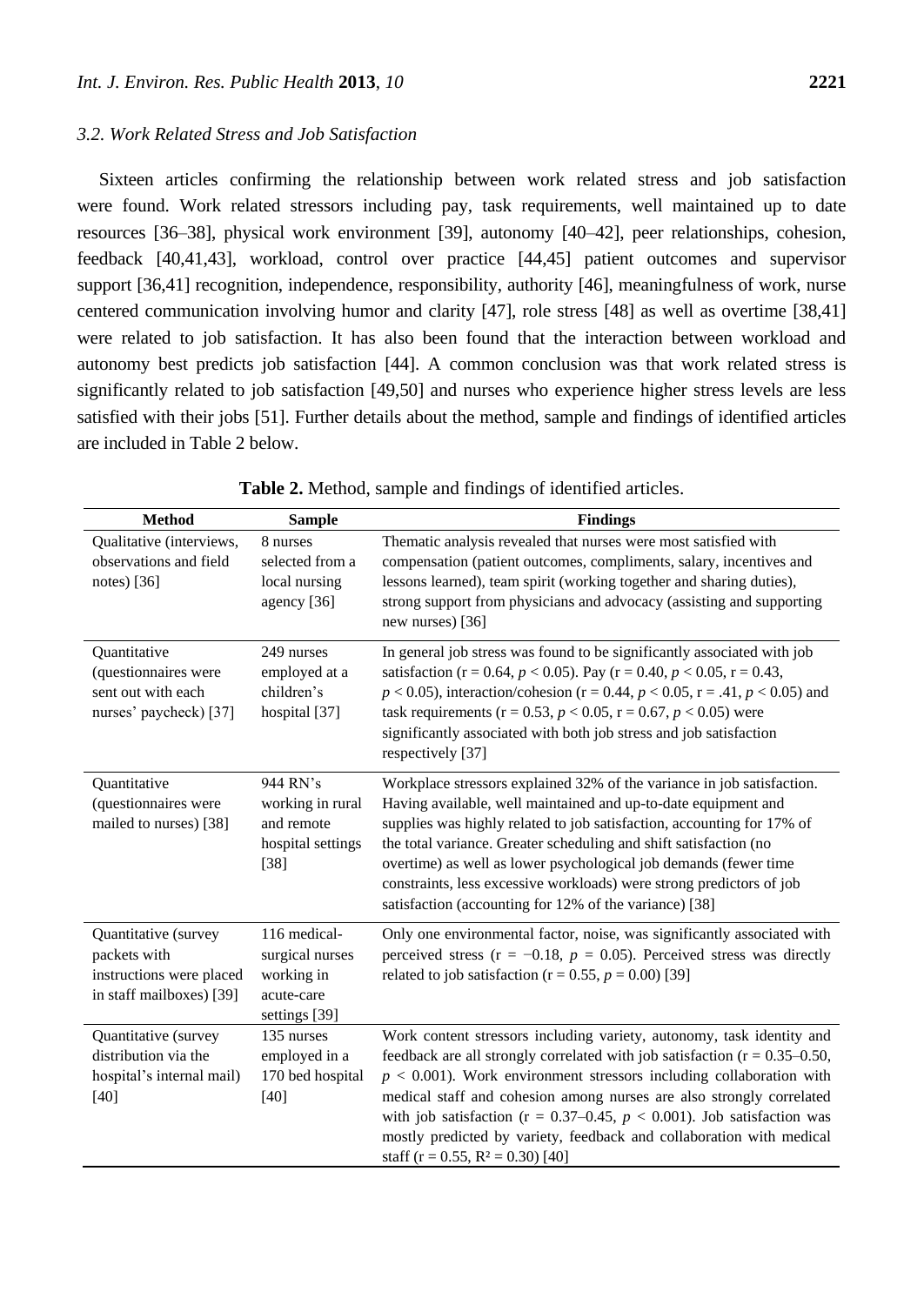| <b>Method</b>                                                                                                                                                                               | <b>Sample</b>                                                                                                   | <b>Findings</b>                                                                                                                                                                                                                                                                                                                                                                                                                                                                                                                                                                                                                                                                                                                                                          |
|---------------------------------------------------------------------------------------------------------------------------------------------------------------------------------------------|-----------------------------------------------------------------------------------------------------------------|--------------------------------------------------------------------------------------------------------------------------------------------------------------------------------------------------------------------------------------------------------------------------------------------------------------------------------------------------------------------------------------------------------------------------------------------------------------------------------------------------------------------------------------------------------------------------------------------------------------------------------------------------------------------------------------------------------------------------------------------------------------------------|
| Quantitative (E-mails<br>containing a \$5 e-mail<br>gift certificate and a<br>web link to the survey<br>instrument were sent.<br>Reminder e-mails were<br>sent to non responders)<br>$[41]$ | 362 registered<br>nurses in a large<br>metropolitan<br>hospital [41]                                            | Job satisfaction was positively and significantly correlated with<br>physical work environment ( $r = 0.26$ , $p < 0.01$ ). Significant positive<br>predictors of job satisfaction from the baseline model were autonomy<br>$(\beta = 0.09, p < 0.05)$ , supervisor support $(\beta = 0.05, p < 0.05)$ ,<br>workgroup cohesion ( $\beta = 0.09$ , $p < 0.05$ ), working in a unit other than<br>the intensive care unit ( $\beta = 0.67$ , $p < 0.05$ ), working in a step-down<br>unit or general medical surgical unit ( $\beta = 0.31$ , $p < 0.05$ ), and number<br>of hours of voluntary overtime worked in a typical work week<br>$(\beta = 0.05, p < 0.05)$ . A negative significant predictor was working a<br>12-hour shift ( $\beta$ = -0.83, $p$ < 0.05) [41] |
| Quantitative<br>(questionnaire<br>distribution through the<br>nurse manager of each<br>unit) [42]                                                                                           | 431 critical care<br>nurses, all of whom<br>were RN's working<br>at 16 different<br>hospitals [42]              | Professional autonomy had a moderate positive correlation with<br>reported role conflict and role ambiguity ( $r = 0.33$ , $p < 0.001$ ).<br>A positive moderate correlation between professional autonomy and<br>job satisfaction was found ( $r = 0.33$ , $p < 0.001$ ) [42]                                                                                                                                                                                                                                                                                                                                                                                                                                                                                           |
| Quantitative<br>(anonymous<br>questionnaire<br>distribution) [43]                                                                                                                           | 117 Registered<br>Nurses (77 Army<br>RNs - 40 Civilian<br>RNs) [43]                                             | Work related stress was inversely correlated with job satisfaction for<br>both civilian (r = -0.32, $p < 0.05$ ) and army (r = -0.23, $p < 0.05$ )<br>nurses. Army nurses were most stressed and least satisfied by their<br>working relations with colleagues ( $r = -0.40$ , $p < 0.01$ ), while civilian<br>nurses were most stressed and least satisfied with their physical<br>working environments ( $r = 0.32$ , $p < 0.05$ ) [43]                                                                                                                                                                                                                                                                                                                                |
| Quantitative<br>(participants were<br>invited by e-mail to<br>attend a one-day event<br>where they completed<br>surveys) [44]                                                               | 271 public health<br>nurses [44]                                                                                | Control-over-practice $(x = 7.22, p = 0.01; OR = 1.01, 95\% \text{ CI } 1.00-1.02)$<br>and workload ( $x^2 = 15.04$ , $p < 0.01$ ; OR = 0.90, 95% CI 0.86-0.95)<br>significantly predicted job satisfaction.<br>The strongest association was found between workload and job<br>satisfaction, whereby a one-unit increase on the work overload scale<br>decreased the odds of job satisfaction by nearly 10%. The interaction<br>between autonomy and workload was a significant predictor of job<br>satisfaction ( $x = 15.87$ , $p < 0.01$ ) [44]                                                                                                                                                                                                                      |
| Quantitative (voluntary<br>completion of<br>standardized<br>questionnaires) [45]                                                                                                            | 129 qualified nurses<br>$[45]$                                                                                  | Results showed that workload was the highest perceived stressor in<br>the nurses' working environment ( $M = 1.61$ , SD $\pm$ 0.88). Nursing<br>stress was found to be negatively and significantly correlated with job<br>satisfaction ( $r = -0.22$ , $p < 0.05$ ). Nurse stress predictor variables<br>combined accounted for 17% of the variance in job satisfaction<br>$(R2=0.17, F(3, 123) = 8.9, p < 0.001)$ [45]                                                                                                                                                                                                                                                                                                                                                 |
| Quantitative<br>(distribution of<br>questionnaire packets)<br>$[46]$                                                                                                                        | 140 registered<br>nurses from<br>medical-surgical,<br>management and<br>home health nursing<br>specialties [46] | There was a significantly positive correlation between job satisfaction<br>and perceived autonomy ( $r = 0.538$ , $p < 0.05$ ) [46]                                                                                                                                                                                                                                                                                                                                                                                                                                                                                                                                                                                                                                      |
| Quantitative (surveys<br>were made available in<br>each unit and were also<br>distributed to nurses<br>during unit meetings<br>with incentives) [47]                                        | 205 nurses<br>employed at a at a<br>large women and<br>children's hospital<br>$[47]$                            | Nurses' perceptions of physicians' nurse centered communication was<br>significantly related to job satisfaction ( $r = 0.23$ , $p = 0.002$ ).<br>Physicians' nurse centered communication behaviors examined as<br>predictors of nurses' reported job satisfaction revealed a significant<br>model (F (5, 160) = 3.86, R <sup>2</sup> = 0.11, $p = 0.003$ , with humor and clarity<br>being the most significant predictors of job satisfaction). Work<br>environment, meaningfulness of work, and stress also significantly<br>predicted job satisfaction in another model (F $(7, 188) = 27.40$ ,<br>$R^2 = 0.51, p = 0.001$ [47]                                                                                                                                     |
| Quantitative<br>(anonymous<br>questionnaire<br>distribution and<br>collection) [48]                                                                                                         | 532 nurses with job<br>rotation experience<br>$[48]$                                                            | Structural equation modeling revealed a negative relationship between<br>role stress and job satisfaction ( $\gamma$ = 0.52, p < 0.01) [48]                                                                                                                                                                                                                                                                                                                                                                                                                                                                                                                                                                                                                              |

**Table 2.** *Cont.*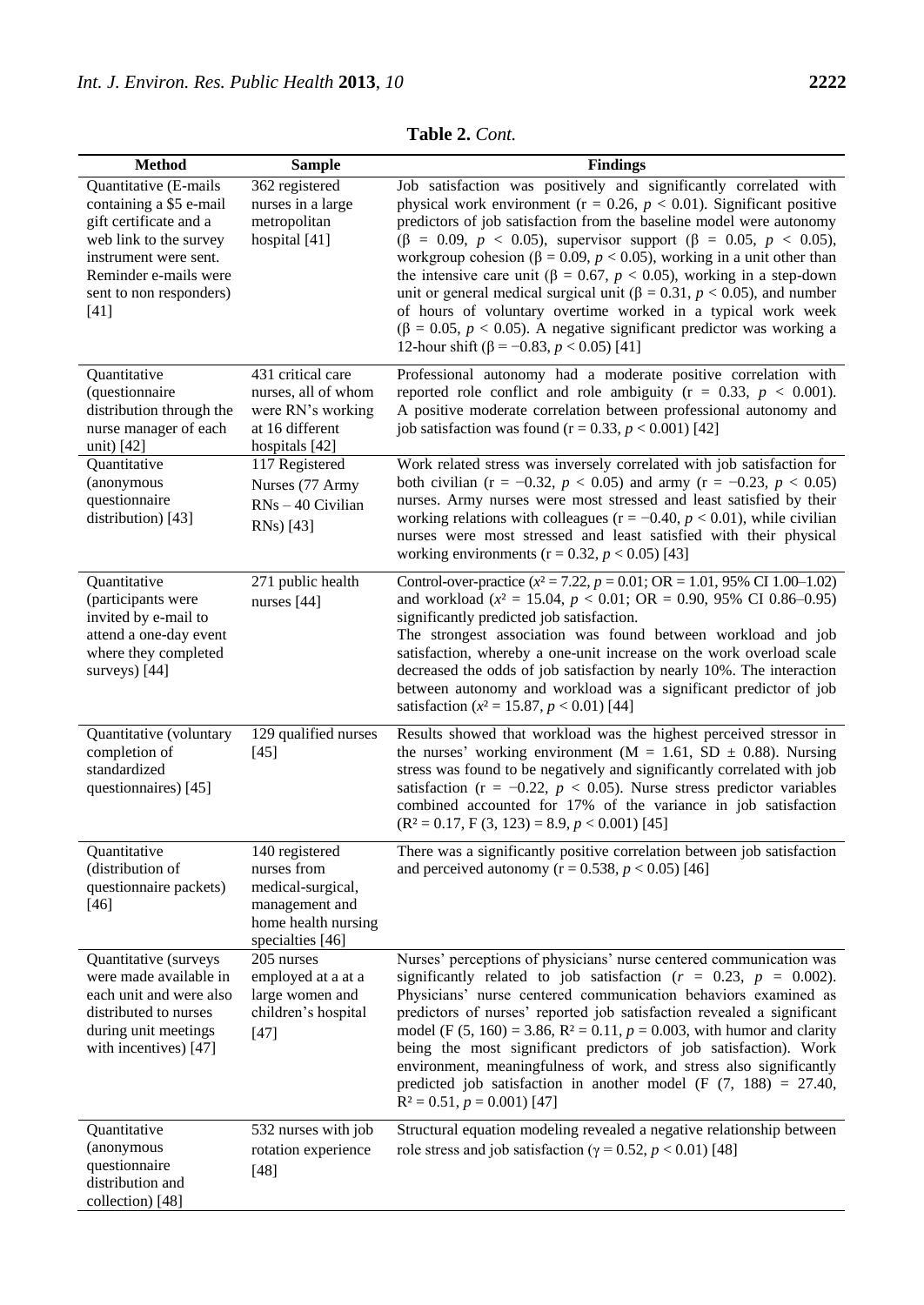| <b>Method</b>                                                                                                                                                     | Sample                                                                              | <b>Findings</b>                                                                                                                                                                                                                                                                                                                                                                                                                                  |
|-------------------------------------------------------------------------------------------------------------------------------------------------------------------|-------------------------------------------------------------------------------------|--------------------------------------------------------------------------------------------------------------------------------------------------------------------------------------------------------------------------------------------------------------------------------------------------------------------------------------------------------------------------------------------------------------------------------------------------|
| Quantitative (survey<br>distribution by nurse<br>managers. Follow up<br>surveys were<br>redistributed after 2<br>weeks to boost<br>response rate) [49]            | 287 registered nurses<br>employed in state<br>prison health care<br>facilities [49] | The nursing stress score was the strongest explanatory variable,<br>accounting for 30.3% of the variance in job satisfaction. An inverse<br>relationship between nursing stress and job satisfaction was confirmed<br>$(\beta = -0.55, p < 0.01)$ [49]                                                                                                                                                                                           |
| <i><b>Ouantitative</b></i><br><i>(questionnaire)</i><br>distribution by<br>graduate students and<br>administrative staff to<br>nurses' onsite<br>mailboxes $[50]$ | 464 RNs employed in<br>five acute care<br>hospitals $[50]$                          | Work related stress (including personal stressors $(r = -0.11, p < 0.05)$ )<br>as well as situational stressors ( $r = -0.30$ , $p < 0.05$ )) were negatively<br>correlated with job satisfaction. Regression analysis further confirmed<br>that work related stress (personal stressors ( $R^2 = 0.29$ , $p < 0.05$ ) as<br>well as situational stressors ( $R^2 = 0.29$ , $p < 0.05$ )) is a significant<br>predictor of job satisfaction [50] |
| <i><b>Ouantitative</b></i><br><i>(questionnaire)</i><br>distribution by nurse<br>administrators)                                                                  | 285 nurses from six<br>hospitals                                                    | The strongest association was found between job related stress and job<br>satisfaction, which were inversely related ( $r_s = -0.331$ , $p < 0.05$ ).<br>It was concluded that nurses who experience higher stress levels are<br>less satisfied with their jobs.                                                                                                                                                                                 |

**Table 2.** *Cont.*

# *3.3. Work Related Stress and General Health*

Six articles confirmed the relationship between work related stress and general health of nurses. The frequency of exposure to stressful situations including emotionally provoking tasks and a lack of social support from peers were related to psychosomatic health complaints [52]. Nurses with work overload and negatively perceived health status reported higher occurrence of headaches [53]. Furthermore, high job demands, low job control and lack of social support at work were related to mental distress even after controlling for age, smoking, alcohol consumption and physical activity [54]. Other work stressors related to physical and mental health include physician conflict and nurse conflict, negative patient outcomes, treatment uncertainty and inadequate preparation [55]. In general, work related stress is negatively related to psychological wellbeing [56] and poor health [57] among nurses. Further details about the method, sample and findings of identified articles are included in Table 3 below.

| <b>Method</b>                     | <b>Sample</b>                | <b>Findings</b>                                                        |
|-----------------------------------|------------------------------|------------------------------------------------------------------------|
| <i><u><b>Ouantitative</b></u></i> | 420 registered nurses and    | The frequency of stressful situations and emotionally                  |
| (distribution of self             | student nurses from public   | provoking problems as well as the lack of social support from          |
| administered                      | hospitals $[52]$             | peers were the only factors significantly associated with              |
| questionnaires) [52]              |                              | psychosomatic health complaints among registered nurses                |
|                                   |                              | $(R^2 = 0.11, p < 0.01)$ and student nurses $(R^2 = 0.06, p < 0.05)$ , |
|                                   |                              | after controlling for other variables [52]                             |
| Quantitative and                  | 779 nursing staff at a       | Work overload (M = 3.32, SD $\pm$ 0.74, $p$ < 0.001) and health        |
| qualitative (distribution         | tertiary medical center [53] | status (M = 2, SD $\pm$ 1.16, p < 0.001) were the most significant     |
| of questionnaires and             |                              | stressors among headache sufferers [53]                                |
| interviews by a                   |                              |                                                                        |
| neurologist) $[53]$               |                              |                                                                        |

**Table 3.** Method, sample and findings of identified articles.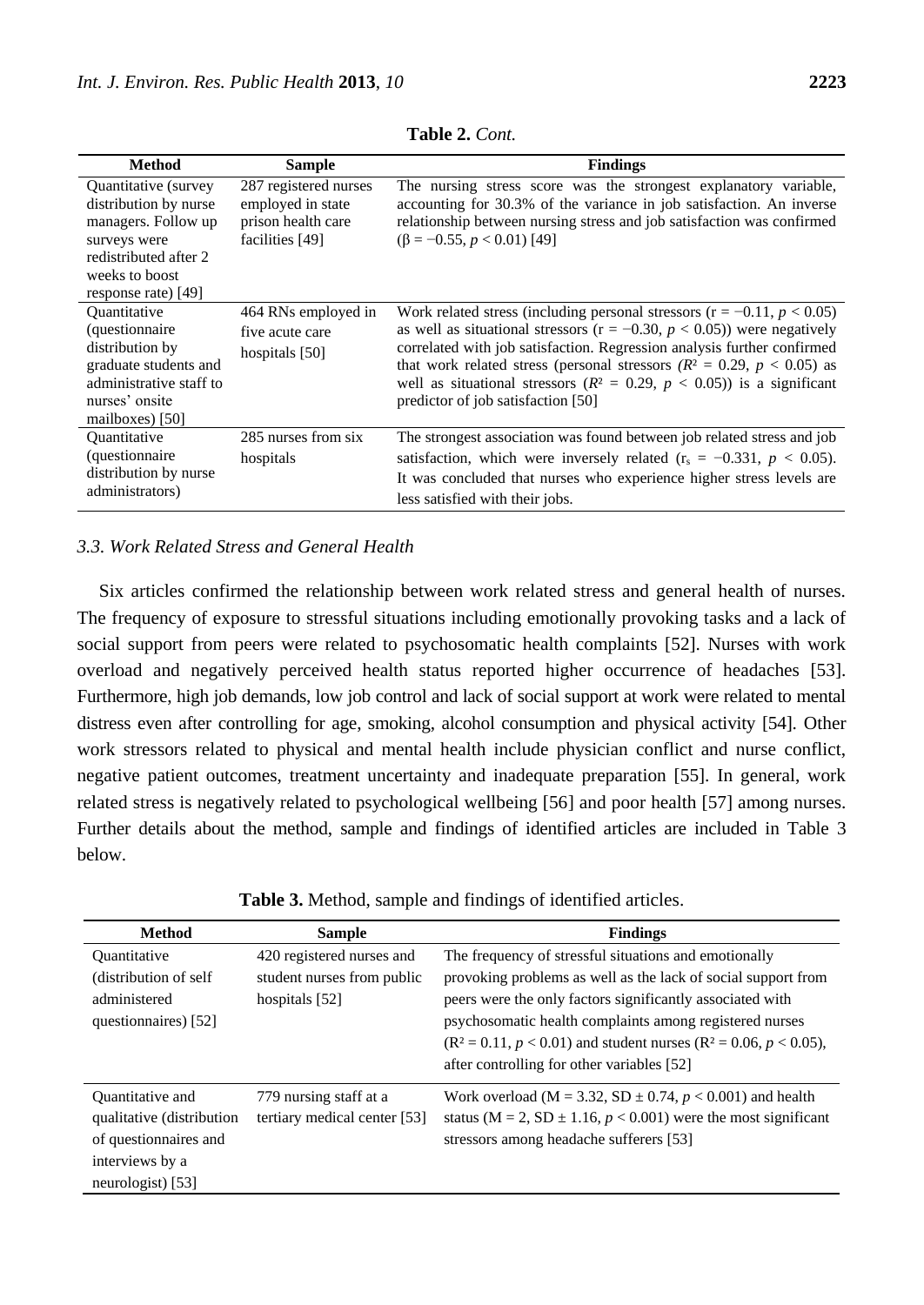| <b>Method</b>                                                                                            | <b>Sample</b>                                                            | <b>Findings</b>                                                                                                                                                                                                                                                                                                                                                                                                                                                                                                                                                                                                                                                                                                                                                                                                     |
|----------------------------------------------------------------------------------------------------------|--------------------------------------------------------------------------|---------------------------------------------------------------------------------------------------------------------------------------------------------------------------------------------------------------------------------------------------------------------------------------------------------------------------------------------------------------------------------------------------------------------------------------------------------------------------------------------------------------------------------------------------------------------------------------------------------------------------------------------------------------------------------------------------------------------------------------------------------------------------------------------------------------------|
| Quantitative<br>(questionnaire<br>distribution at an event)<br>$[54]$                                    | 372 community nurses<br>$[54]$                                           | High job demands (OR = 2.15; 95% CI, 1.07–4.30), low job<br>control (OR = 1.22; 95% CI, 0.64–2.31) and job strain/low<br>social support at work (OR = 3.78; 95% CI, 2.08–6.87) were<br>related to mental distress. In conclusion, mental distress<br>among the nurses is associated with occupational stress<br>elicited by adverse psychosocial job characteristics [54]                                                                                                                                                                                                                                                                                                                                                                                                                                           |
| Quantitative<br>(questionnaire packets<br>distributed by head<br>nurse for each unit)<br>$[55]$          | 480 hospital nurses from<br>five hospitals in three<br>major cities [55] | The most frequently occurring workplace stressor was<br>workload ( $M = 9.18$ , SD $\pm 3.93$ ). Work place stressors<br>including workload ( $r = -0.21$ , $p < 0.01$ , $r = -0.30$ , $p < 0.01$ ),<br>physician conflict ( $r = -0.24$ , $p < 0.01$ , $r = -0.25$ , $p < 0.01$ ),<br>death/dying $(r = -0.18, p < 0.01, r = -0.17, p < 0.01)$ , nurse<br>conflict (r = $-0.27$ , p < 0.01, r = $-0.28$ , p < 0.01), lack of<br>support (r = -0.11, $p < 0.01$ , r = -0.14, $p < 0.01$ ), inadequate<br>preparation (r = -0.17, $p < 0.01$ , r = -0.23, $p < 0.01$ ) and<br>treatment uncertainty ( $r = -0.25$ , $p < 0.01$ , $r = -0.26$ ,<br>$p < 0.01$ ) were all significantly correlated with physical and<br>mental health respectively. Work place stress is related to<br>physical and mental health [55] |
| Quantitative<br>(questionnaire<br>distribution by<br>principal nursing<br>officers in each unit)<br>[56] | 1,043 nurses of different<br>grades/ranks/departments<br>$[56]$          | Work stress was found to be negatively related to<br>psychological well-being of the nurses, with stronger effects<br>on anxiety and depression $(r = -0.44, p < 0.001)$ [56]                                                                                                                                                                                                                                                                                                                                                                                                                                                                                                                                                                                                                                       |
| Quantitative (online<br>surveys with email<br>reminders to non<br>responders) [57]                       | 3,132 registered nurses<br>from five multi-state<br>settings [57]        | Perceived work stress levels was confirmed as a strong<br>predictor of poor health among nurses ( $OR = 1.09$ ;<br>95% CI, 1.05-1.13) [57]                                                                                                                                                                                                                                                                                                                                                                                                                                                                                                                                                                                                                                                                          |

**Table 3.** *Cont.*

#### *3.4. Work Related Stress, Burnout and Job Satisfaction*

Nine articles confirmed the relationship between work related stress, burnout and job satisfaction. Nurses providing direct care while working in poor environments report higher burnout and lower job satisfaction [58]. It has also been found that improving working environments reduced job dissatisfaction and burnout among nurses [59]. Poor relations with physicians, difficulty meeting patients' needs, high workload and low job satisfaction are all related to burnout [60]. Nurse staffing was also found to be related to job satisfaction and burnout [61], with increased patient to nurse ratios relating to higher burnout and lower job satisfaction [62] following an increase in the ratio by one patient per nurse [7].

Although work related stressors including nurse physician relationships, management styles and organizational support were found to be related to burnout and job satisfaction [63], further analysis indicated that work related stress is linked to job satisfaction through burnout [64].

These findings suggest that burnout plays a mediating role in the relationship between work related stress and job satisfaction. Furthermore, work related stress and burnout were not only associated with job satisfaction, but were strongly predictive [65].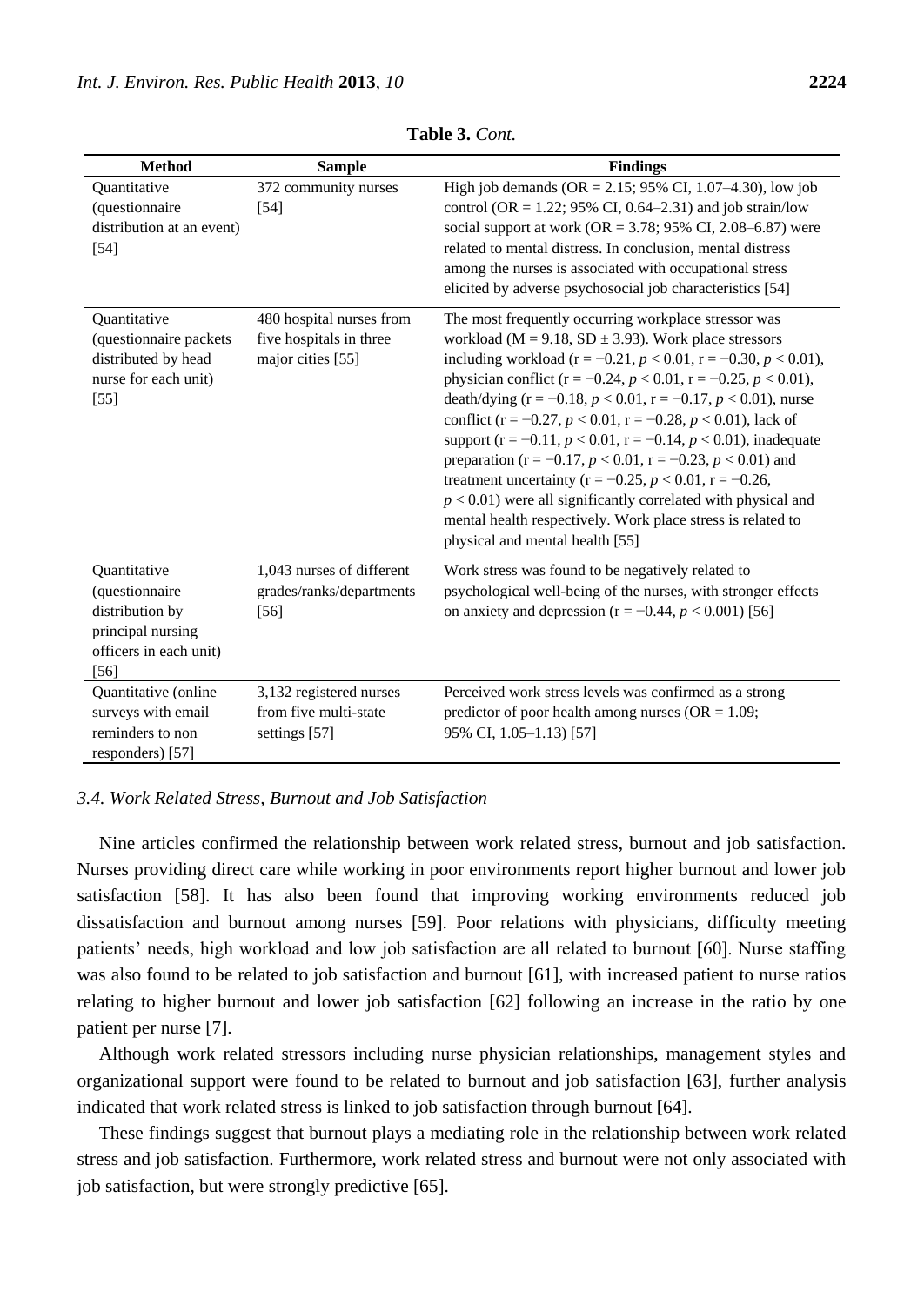A manual search led to the identification of an additional article confirming that work related stress, burnout and job satisfaction among nurses are significantly related [66]. Further details about the method, sample and findings of identified articles are included in Table 4 below.

| <b>Method</b>                                                                                                                  | <b>Sample</b>                                                                                                 | <b>Findings</b>                                                                                                                                                                                                                                                                                                                                                                                                                                                                                                                                                                                                                                                                                                           |
|--------------------------------------------------------------------------------------------------------------------------------|---------------------------------------------------------------------------------------------------------------|---------------------------------------------------------------------------------------------------------------------------------------------------------------------------------------------------------------------------------------------------------------------------------------------------------------------------------------------------------------------------------------------------------------------------------------------------------------------------------------------------------------------------------------------------------------------------------------------------------------------------------------------------------------------------------------------------------------------------|
| Quantitative (nurses were<br>sent surveys at their home<br>mailing address) [58]                                               | 95,499 nurses from<br>614 hospitals in<br>four states [58]                                                    | Nurses providing direct care for patients reported higher burnout<br>(94%) and job dissatisfaction (64%). A third of nurses working in<br>poor environments were dissatisfied with their jobs. Nurses who were<br>satisfied with their jobs were twice as high for those working in better<br>environments. It was concluded that nursing roles and working<br>environments affect burnout and job satisfaction among nurses [58]                                                                                                                                                                                                                                                                                         |
| Quantitative (Surveys were<br>delivered to nurses by nurse<br>managers) [59]                                                   | $1,104$ bedside<br>nurses in 89<br>medical, surgical<br>and intensive care<br>units at 21 hospitals<br>$[59]$ | Improving the work environments of nurses (from poor to better) was<br>associated with a 50% decrease in job dissatisfaction and a 33%<br>decrease in burnout. The chances of higher burnout and job<br>dissatisfaction were lower among nurses working in good<br>environments than those working in poor environments, by $OR = 0.67$<br>and 0.50, respectively. Nurses working in poor environments were<br>1.5 and 2 times more likely than those working in good environments<br>to experience burnout and job dissatisfaction [59]                                                                                                                                                                                  |
| Quantitative (the<br>questionnaires were hand<br>delivered to participants and<br>collected within a week)<br>[60]             | 60 nurses from 3<br>hospitals [60]                                                                            | Non satisfactory relations with physicians ( $M = 30.2$ , SD $\pm 6.6$ ,<br>$M = 10.8$ , SD $\pm 4.8$ , $M = 25.9$ , SD $\pm 10$ ) and high difficulty in<br>meeting patient care needs ( $M = 32.8$ , SD $\pm$ 6, M = 12.2, SD $\pm$ 5.1,<br>$M = 25.3$ , SD $\pm$ 11.7) as well as low work satisfaction (M = 27.5,<br>SD $\pm 8$ , M = 9.3, SD $\pm 4.5$ , M = 28.1, SD $\pm 10.6$ ) were all<br>significantly associated with higher emotional exhaustion, and<br>depersonalization as well as low personal accomplishment<br>respectively. High nursing workload ( $M = 17.2$ , SD $\pm 7.1$ , M = 35.3,<br>SD $\pm$ 8.2) was associated with higher emotional exhaustion and<br>depersonalization respectively [60] |
| Quantitative (questionnaire<br>distribution and return in<br>sealed envelopes) [61]                                            | 1,365 nurses from<br>65 intensive care<br>units at 22 hospitals<br>[61]                                       | Perceived adequate staffing was related to decreases in the odds<br>of dissatisfaction (OR = $0.30$ ; 95% CI, 0.23–0.40) and burnout<br>$(OR = 0.50; 95\% CI, 0.34–0.73)$ [61]                                                                                                                                                                                                                                                                                                                                                                                                                                                                                                                                            |
| Quantitative (questionnaires<br>were distributed through the<br>hospitals internal mail<br>systems [62]                        | 5,006 English<br>nurses and 3773<br>Scottish nurses [62]                                                      | Significant relationships were confirmed between nurse staffing<br>(nurse to patient ratio) and burnout (odds ratios for burnout increased<br>from $0.57$ to $0.67$ to $0.80$ to $1.00$ as the number of patients a nurse<br>was responsible for increased from $0-4$ to $5-8$ to $9-12$ to 13 or<br>greater). The relationship between nurse staffing and job<br>dissatisfaction was also significant (OR = $0.81$ ; 95% CI, 0.71–0.93)<br>$[62]$                                                                                                                                                                                                                                                                        |
| Quantitative (nurses were<br>invited to voluntarily<br>complete questionnaires<br>distributed by an assigned<br>$person)$ [63] | 401 staff nurses<br>across 31 units in<br>two hospitals [63]                                                  | The improved model confirmed the mediating role of burnout<br>(depersonalization and personal accomplishment) in the relationship<br>between nurse practice environment related stress (nurse-physician<br>relationship, nurse management, hospital management and<br>organizational support,) and job outcomes (including job satisfaction)<br>$(x^2 = 548.1; d.f. = 313; p < 0.001; CFI = 0.906; IFI = 0.903;$<br>$RMSEA = 043$ [63]                                                                                                                                                                                                                                                                                    |

**Table 4.** Method, sample and findings of identified articles.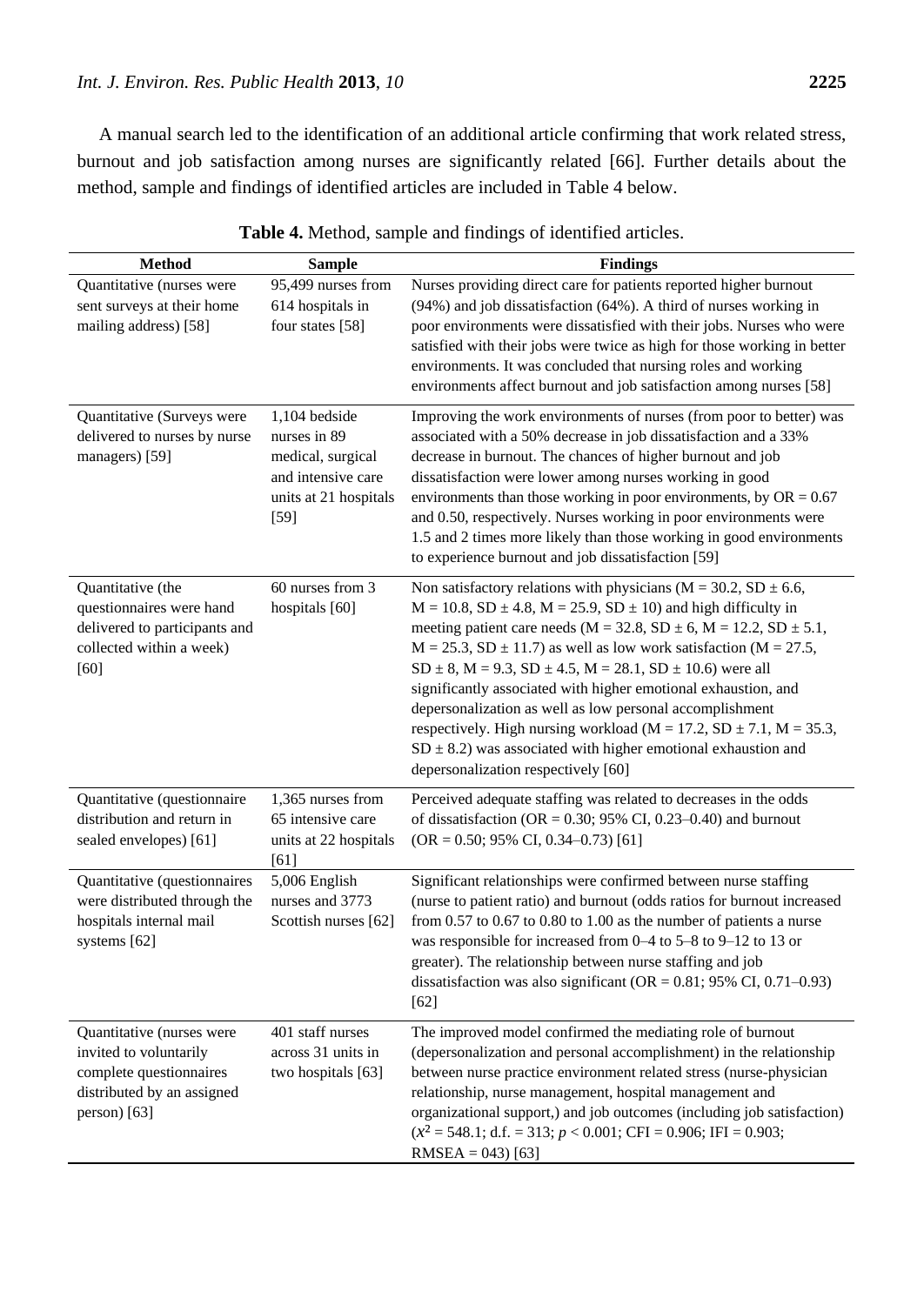| <b>Method</b>                                                                                                                                                                                                            | <b>Sample</b>                                                                                                        | <b>Findings</b>                                                                                                                                                                                                                                                                                                                                                                                                                                                                                                                                                                                                                                                                                                                                                                                                                                                                                                      |
|--------------------------------------------------------------------------------------------------------------------------------------------------------------------------------------------------------------------------|----------------------------------------------------------------------------------------------------------------------|----------------------------------------------------------------------------------------------------------------------------------------------------------------------------------------------------------------------------------------------------------------------------------------------------------------------------------------------------------------------------------------------------------------------------------------------------------------------------------------------------------------------------------------------------------------------------------------------------------------------------------------------------------------------------------------------------------------------------------------------------------------------------------------------------------------------------------------------------------------------------------------------------------------------|
| Quantitative (nurses were<br>invited to voluntarily complete<br>questionnaires distributed by<br>an assigned person) [64]                                                                                                | 155 medical,<br>surgical and surgical<br>intensive care unit<br>nurses across 13<br>units in three<br>hospitals [64] | Nurse-physician relations had a significant positive association<br>with nurse job satisfaction ( $OR = 7.7$ ; 95% CI, 2.6–22.7) and<br>personal accomplishment (OR = 3.5, S.E. $\pm$ 0.8), nurse<br>management at the unit level had a significant positive<br>association with the nurse job satisfaction ( $OR = 3.6$ ; 95% CI,<br>1.3–10) and personal accomplishment (OR = 2.7, S.E. $\pm$ 0.1.1),<br>hospital management and organizational support had a significant<br>positive association with personal accomplishment ( $OR = 2.1$ ,<br>S.E. $\pm$ 1). Nurse-physician relations (OR = -3.9, S.E. $\pm$ 1.2) and<br>nurse management (OR = $-3.6$ , S.E. $\pm 1.6$ ) had a significant<br>negative association with emotional exhaustion, while hospital<br>management and organizational support had a significant<br>negative association with depersonalization (OR = $-2.0$ ,<br>S.E. $\pm$ 0.8) [64] |
| Quantitative (nurses were<br>invited to voluntarily complete<br>questionnaires) [65]                                                                                                                                     | 546 staff nurses<br>from 42 units in four<br>hospitals [65]                                                          | Emotional exhaustion is the strongest predictor of job satisfaction<br>$OR = 0.89$ , 95% CI 0.85–0.94). Positive ratings on the nurse<br>work practice environment dimensions including nurse-physician<br>relations (Slope = -4, SE $\pm$ 0.7, Slope = -1.3, SE $\pm$ .4, Slope = 2.2,<br>SE $\pm$ 0.5), nurse management (Slope = -8.5, SE $\pm$ 1.2, Slope = -3.1,<br>SE $\pm$ 0.6, Slope = 4.32, SE $\pm$ 0.8) as well as hospital management<br>and organizational support (Slope = $-9.5$ , SE $\pm 1.1$ , Slope = $-3.9$ ,<br>SE $\pm$ 0.6, Slope = 4.7, SE $\pm$ 0.8) were significantly correlated<br>with lower emotional exhaustion and depersonalization as well as<br>high personal accomplishment respectively.<br>Hospital management and organizational support is significantly<br>associated with job satisfaction (OR = 10.7, 95% CI 3.1–37) [65]                                                 |
| Quantitative (fieldworkers<br>appointed by hospital<br>management for private<br>hospitals and by the affiliated<br>university for public hospitals<br>were<br>trained to distribute and collect<br>questionnaires) [66] | 935 registered nurses<br>working in critical<br>care units of selected<br>private and public<br>hospitals [66]       | Significant correlations were found for all the subscales of the<br>practice environment (including nurse manager leadership, ability<br>and support, nurse physician relations, staffing and resource<br>adequacy, nurse participation in hospital affairs) with job<br>satisfaction (rs = 0.30 to .65, $p < 0.01$ ) and burnout (rs = -0.41 to<br>0.26, $p < 0.01$ ). Job satisfaction was also significantly associated<br>with burnout (rs = -0.46 to 0.23, $p < 0.01$ ) [66]                                                                                                                                                                                                                                                                                                                                                                                                                                    |
| Quantitative (surveys were<br>mailed to nurses who were<br>members of the Board of<br>Nursing) [7]                                                                                                                       | 10,184 staff nurses<br>providing adult acute<br>care at 210 general<br>hospitals [7]                                 | An increase of one patient per nurse was found to increase<br>burnout by 1.23 (95% CI, 1.13–1.34) and job dissatisfaction by<br>$1.15$ (95% CI, 1.07–1.25) confirming an association between<br>these variables. Nurses working in hospitals with 1:8 patient<br>ratios were found to be 2.29 times more likely to experience<br>burnout and 1.75 times more likely to be dissatisfied with their<br>jobs.<br>Lower staffing increases the likelihood of nurses experiencing<br>burnout and job dissatisfaction [7]                                                                                                                                                                                                                                                                                                                                                                                                  |

**Table 4.** *Cont.*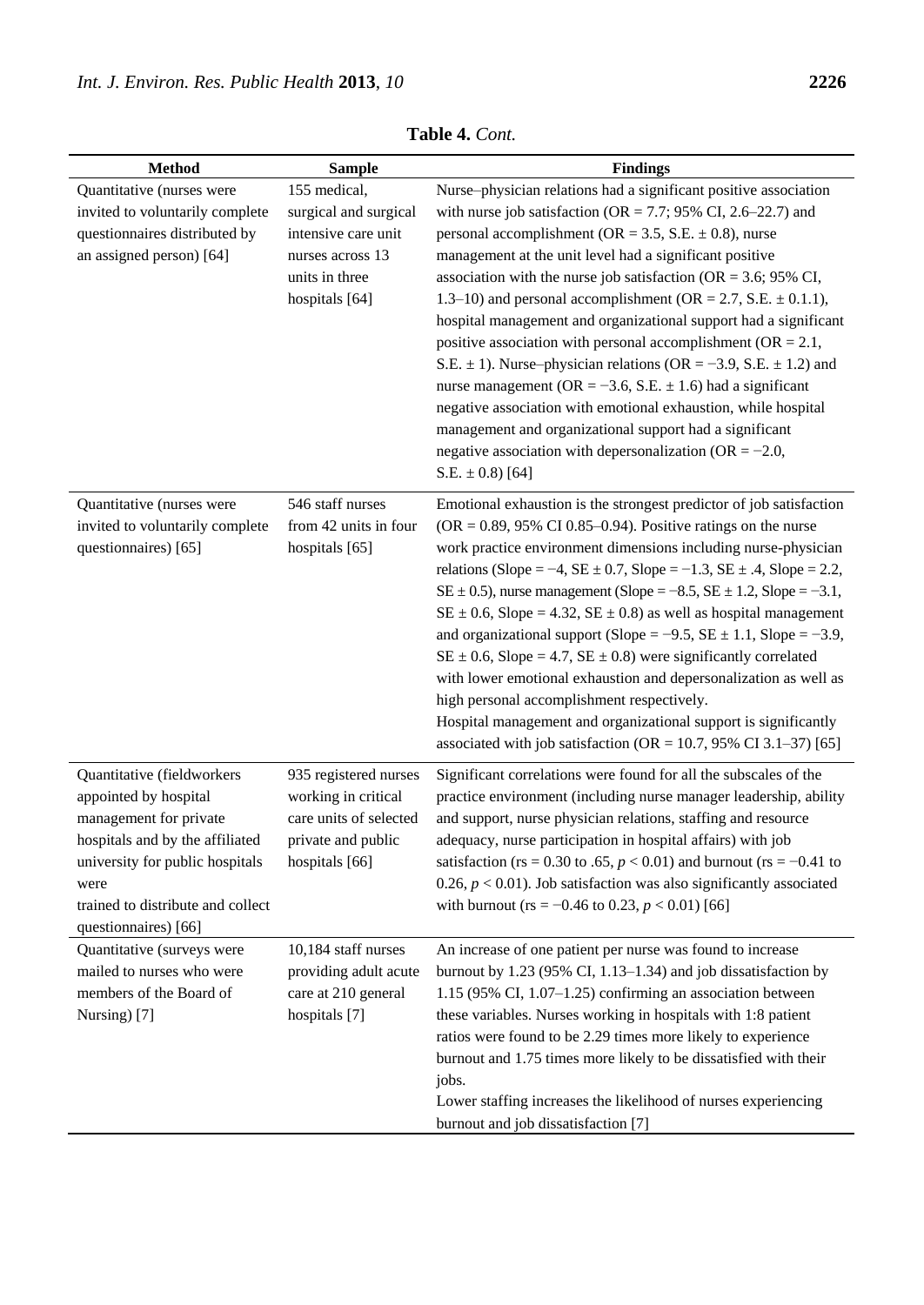## *3.5. Work Related Stress, Burnout and General Health*

Six articles confirmed the relationship between work related stress, burnout and general health. Anxiety, depression and somatization are linked to work related stress and burnout [67]. Specific stressors such as higher physical and emotional demands [68] as well as work overload, role stress, hostility with physicians and patients are directly and indirectly related to burnout and psychosomatic complaints [69]. In another study, physical tiredness, working with demanding patients, losing a patient, lack of free time and burnout were also found to be related [70]. Further analysis indicated that burnout plays an intervening role in the relationship between work related stress and health [71]. This was supported, in that, work related stress has been found to be indirectly related to burnout, which was directly related to the health of nurses [72].

Additionally, an article identified by an independent reviewer confirmed that work related stress is significantly related to burnout and mental health [73]. Further details about the method, sample and findings of identified articles are included in Table 5 below.

| <b>Method</b>                                                                                         | <b>Sample</b>                                                                                       | <b>Findings</b>                                                                                                                                                                                                                                                                                                                                                                                                                                                                                                                                                                                                              |
|-------------------------------------------------------------------------------------------------------|-----------------------------------------------------------------------------------------------------|------------------------------------------------------------------------------------------------------------------------------------------------------------------------------------------------------------------------------------------------------------------------------------------------------------------------------------------------------------------------------------------------------------------------------------------------------------------------------------------------------------------------------------------------------------------------------------------------------------------------------|
| Quantitative (distribution<br>of survey packets by<br>head nurses/charge<br>nurses $[67]$             | 237 paid staff nurses<br>employed on 18 units<br>in 7 hospitals [67]                                | More health complaints (anxiety, depression and somatization) were<br>associated with higher work related stress and emotional exhaustion<br>$(rs = 0.21$ to .42, $p < 0.001$ ). Work related stress, burnout and health<br>are related [67]                                                                                                                                                                                                                                                                                                                                                                                 |
| Quantitative<br>(questionnaires were sent<br>to nurses' home address)<br>[68]                         | 69 nurses from a<br>nursing home [68]                                                               | High physical demands had adverse effects on physical complaints<br>$(\beta = 0.2, SE \pm 0.1)$ and emotional demands affected emotional<br>exhaustion ( $\beta$ = 0.4, SE $\pm$ 0.1) [68]                                                                                                                                                                                                                                                                                                                                                                                                                                   |
| Quantitative (self<br>reported questionnaire<br>distribution) [69]                                    | 1,636 unionized<br>registered nurses<br>(RNs) working in the<br>public health care<br>sector $[69]$ | Demands including overload ( $\gamma = 0.57$ , $p < 0.001$ ), role stress ( $\gamma = 0.08$ ,<br>$p < 0.05$ ), hostility with physicians ( $\gamma = 0.12$ , $p < 0.001$ ) and hostility<br>with patients ( $y = 0.11$ , $p < 0.01$ ) are the most significantly important<br>determinants of emotional exhaustion which indirectly affect<br>depersonalization via emotional exhaustion ( $\gamma = 0.36$ , $p < 0.001$ ).<br>Emotional exhaustion ( $y = 0.71$ , $p < 0.001$ ) and depersonalization<br>$(y = 0.22, p < 0.001)$ are significantly associated with psychosomatic<br>complaints [69]                         |
| Quantitative (All of the<br>centers were sent<br>questionnaires for each<br>one of their nurses) [70] | 229 professional<br>nurses from medical<br>centers [70]                                             | High emotional exhaustion was found to be directly associated with<br>physical tiredness ( $OR = 2.01$ ; 95% CI, 1.12–3.61) and health<br>$(OR = 1.47; 95\% \text{ CI}, 1.32-1.63)$ . High depersonalization was found<br>to be associated with health (OR = $1.17$ , 95% CI 1.07–1.28). Low<br>personal accomplishment was found to be inversely related to losing a<br>patient (OR = $0.46$ ; 95% CI, 0.22–0.97) and lack of free time<br>$(OR = 0.43, 95\% \text{ CI}, 0.20-0.93).$<br>Physical tiredness and working with demanding patients are<br>associated with burnout. Burnout is associated with poor health [70] |

**Table 5.** Method, sample and findings of identified articles.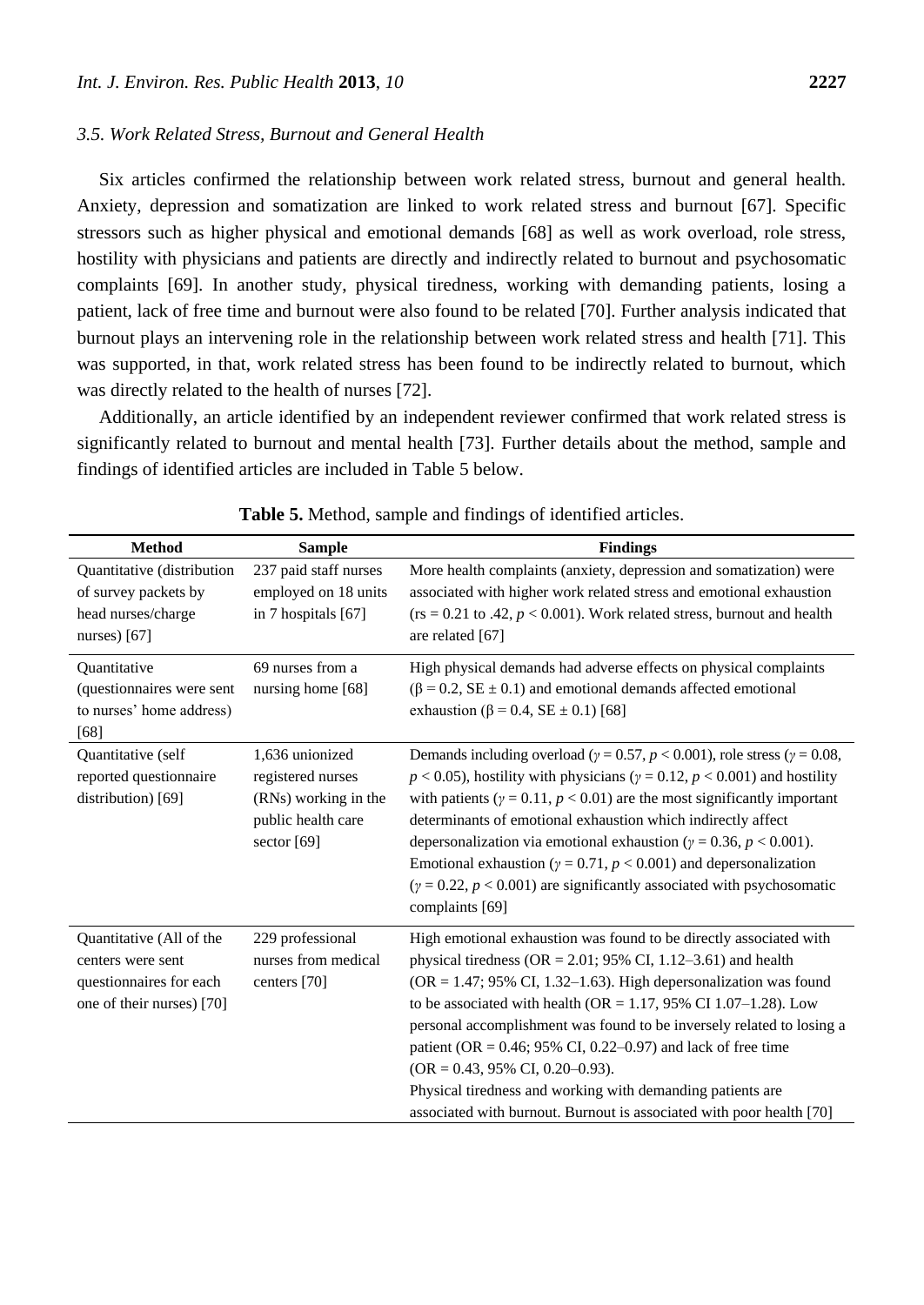| <b>Method</b>                                                                         | <b>Sample</b>                                                             | <b>Findings</b>                                                                                                                                                                                                                                                                                                                                                                                                                                       |
|---------------------------------------------------------------------------------------|---------------------------------------------------------------------------|-------------------------------------------------------------------------------------------------------------------------------------------------------------------------------------------------------------------------------------------------------------------------------------------------------------------------------------------------------------------------------------------------------------------------------------------------------|
| Quantitative<br>(questionnaires were<br>sent to nurses) [71]                          | 297 nurses at a<br>large university<br>hospital $[71]$                    | Nursing stress was directly associated with burnout as well as health<br>(affective and physical symptoms), whereby nursing stress predicted<br>burnout which predicted affect and physical symptoms ( $x^2 = (3, n = 259) =$<br>19.07 (RMSR = $0.05$ , CFI = 0.92). Burnout was confirmed as an intervening<br>variable between work stress and affective and physical symptomatology<br>$(x^2 = (1, n = 259) = 5.45$ (RMSR = 0.01, CFI = 0.98) [71] |
| Quantitative<br>(questionnaire<br>distribution by nurse<br>managers) [72]             | 126 registered<br>nurses were<br>recruited from<br>area hospitals<br>[72] | Emotional exhaustion ( $R^2 = -0.407$ ; $p < 0.0001$ ) and depersonalization<br>$(R^2 = -0.034; p < 0.05)$ were inversely predictive of health outcomes<br>whereas personal accomplishment ( $R^2 = 0.03$ ; $p < 0.05$ ) was positively<br>predictive of health outcomes. Work stress is indirectly related to burnout<br>(through mediation by hardiness) and burnout is directly related to health<br>outcomes [72]                                 |
| Quantitative<br><i>(questionnaire)</i><br>distribution followed<br>by reminders) [73] | 1,891 nurses<br>from 6 acute care<br>hospitals [73]                       | Work stress was significantly associated with burnout ( $OR = 5.77$ ; 95% CI,<br>3.92–8.5) and mental health (OR = 2.34; 95% CI, 1.62–3.36) [73]                                                                                                                                                                                                                                                                                                      |

**Table 5.** *Cont.*

#### *3.6. Work Related Stress, Job Satisfaction and General Health*

Six articles confirmed the relationship between work related stress, job satisfaction and general health. Work related stressors including job complexity, feedback/clarity, leadership styles, opportunities for promotion and growth, autonomy, workload [74–76], relations with the head nurse, peers and physicians, job conflict, cooperation, expectations and demands, development and motivation are related to job satisfaction and health complaints [77,78]. Contrary to this, other findings suggest that higher stress levels among nurses were associated with more health complaints but not with job satisfaction [79].

An additional article identified by an independent reviewer revealed that work related stressors are associated with job satisfaction and psychosomatic complaints among nurses [80]. Further details about the method, sample and findings of identified articles are included in Table 6 below.

| <b>Method</b>                                                                                    | <b>Sample</b>                                                            | <b>Findings</b>                                                                                                                                                                                                                                                                                                                                                                                                                 |
|--------------------------------------------------------------------------------------------------|--------------------------------------------------------------------------|---------------------------------------------------------------------------------------------------------------------------------------------------------------------------------------------------------------------------------------------------------------------------------------------------------------------------------------------------------------------------------------------------------------------------------|
| <i><u><b>Ouantitative</b></u></i><br><i>(questionnaire)</i><br>distribution to nurses)<br>$[74]$ | 475 senior nurses<br>[74]                                                | Stressors accounted for the largest portion of the variance explaining job<br>satisfaction (career stress $= 22\%$ and organizational stress $= 3\%$ ). Job<br>stress was found to be significantly predictive of job satisfaction<br>$(F (6, 468) = 31.8, p < 0.001)$ . Only stress associated with workload was<br>found to be a predictor of mental health (accounting for 4% of the<br>variance) [74]                       |
| <i><b>Ouantitative</b></i><br><i>(questionnaire)</i><br>distribution to nurses)<br>$[75]$        | 561 trained staff<br>nurses from 16<br>randomly chosen<br>hospitals [75] | Various work dimensions such as job complexity, feedback/clarity, work<br>pressure, autonomy, promotion/growth as well as supervisors' leadership<br>style are related to job satisfaction ( $r = 0.18 - 0.61$ , $p < 0.01$ ) and health<br>complaints ( $r = 0.20-0.34$ , $p < 0.01$ ). 59% and 20% of variance in job<br>satisfaction and health complaints is explained by the selected predictors<br>(work dimensions) [75] |

**Table 6.** Method, sample and findings of identified articles.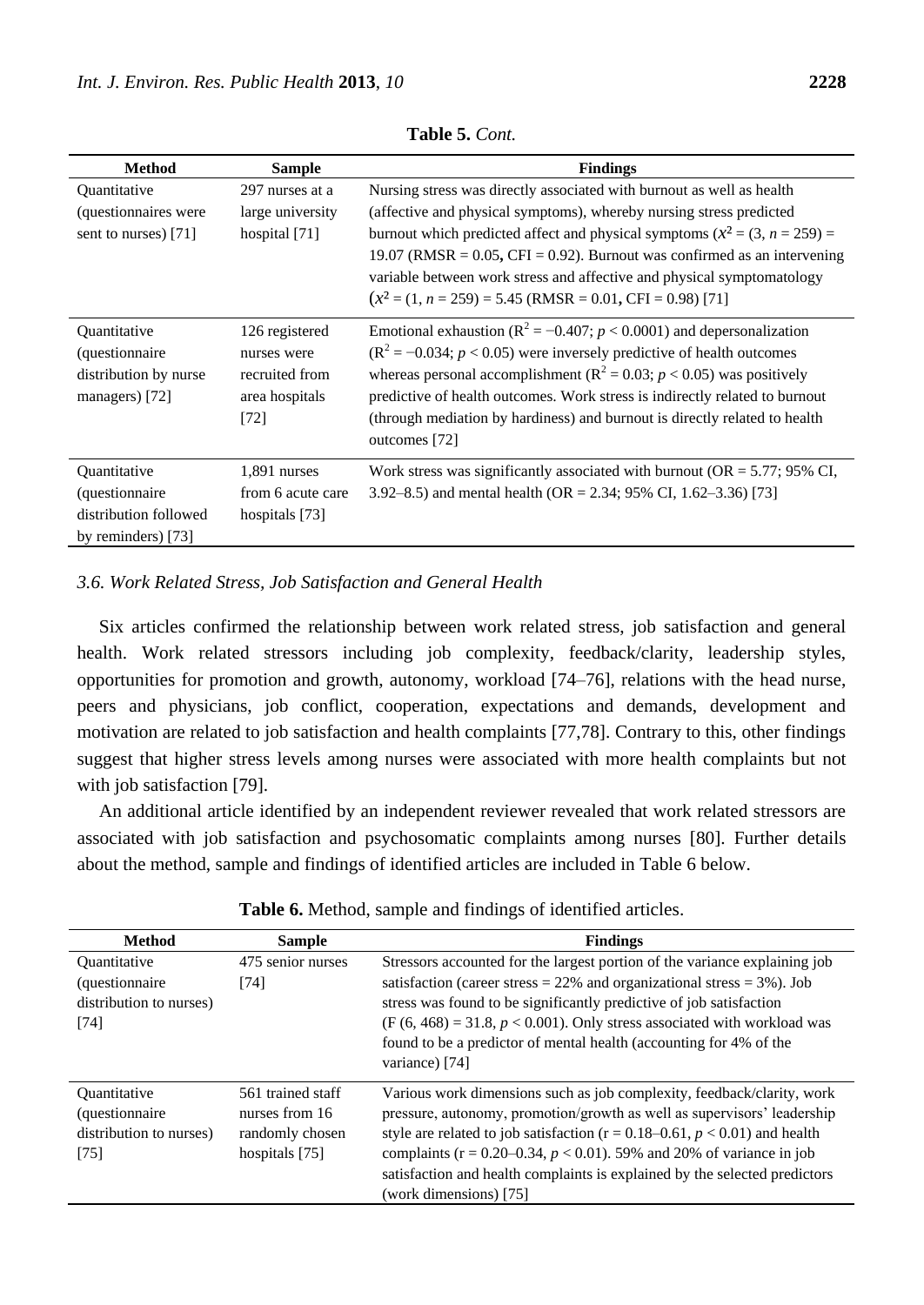| <b>Method</b>                                                                                      | <b>Sample</b>                                                                                          | <b>Findings</b>                                                                                                                                                                                                                                                                                                                                                                                                                                                                                                                                                                                                                                                                                                                                              |
|----------------------------------------------------------------------------------------------------|--------------------------------------------------------------------------------------------------------|--------------------------------------------------------------------------------------------------------------------------------------------------------------------------------------------------------------------------------------------------------------------------------------------------------------------------------------------------------------------------------------------------------------------------------------------------------------------------------------------------------------------------------------------------------------------------------------------------------------------------------------------------------------------------------------------------------------------------------------------------------------|
| Quantitative<br>(questionnaire<br>distribution to nurses)<br>$[74]$                                | 475 senior nurses<br>$[74]$                                                                            | Stressors accounted for the largest portion of the variance explaining job<br>satisfaction (career stress = $22\%$ and organizational stress = $3\%$ ). Job<br>stress was found to be significantly predictive of job satisfaction<br>$(F (6, 468) = 31.8, p < 0.001)$ . Only stress associated with workload was<br>found to be a predictor of mental health (accounting for 4% of the<br>variance) [74]                                                                                                                                                                                                                                                                                                                                                    |
| Quantitative<br>(questionnaire<br>distribution to nurses)<br>$[75]$                                | 561 trained staff<br>nurses from 16<br>randomly chosen<br>hospitals [75]                               | Various work dimensions such as job complexity, feedback/clarity, work<br>pressure, autonomy, promotion/growth as well as supervisors' leadership<br>style are related to job satisfaction ( $r = 0.18 - 0.61$ , $p < 0.01$ ) and health<br>complaints ( $r = 0.20-0.34$ , $p < 0.01$ ). 59% and 20% of variance in job<br>satisfaction and health complaints is explained by the selected predictors<br>(work dimensions) [75]                                                                                                                                                                                                                                                                                                                              |
| Quantitative<br>(following invitation<br>and awareness<br>questionnaires were<br>distributed) [76] | 155 nurses from<br>nine units in two<br>general hospitals<br>$[76]$                                    | Autonomy and workload are significantly associated with job satisfaction<br>$(r = 0.46, p < 0.01$ and $r = -0.33, p < 0.01$ , respectively) and health<br>complaints ( $r = -0.17$ , $p < 0.05$ and $r = 0.25$ , $p < 0.01$ , respectively). The<br>correlation between complexity of care and job satisfaction was no longer<br>significant ( $p = 0.38$ ) when workload was corrected for. Workload<br>mediates the relationship between complexity and job satisfaction [76]                                                                                                                                                                                                                                                                              |
| (Quantitative<br>(questionnaire<br>distribution for<br>completion at own<br>convenience) [77]      | 376 female hospital<br>nurses working full<br>time at an urban<br>university teaching<br>hospital [77] | In descending order, perceived relations with the head nurse ( $\beta$ = 0.24,<br>$p \le 0.001$ ), job conflict ( $\beta = -0.19$ , $p \le 0.001$ ), relations with coworkers<br>$(\beta = 0.17, p \le 0.01)$ , relations with physicians ( $\beta = 0.15, p \le 0.01$ ), and<br>other units/departments ( $\beta$ = 0.13, $p \le 0.01$ ) were significant predictors of<br>job satisfaction. Job conflict (β = 0.12, $p \le 0.05$ ), along with the relations<br>with the head nurse ( $\beta$ = -0.12, $p \le 0.05$ ) and physicians ( $\beta$ = 0.09,<br>$p \leq 0.05$ ), were predictors of psychological distress.<br>The relations with the head nurse and physicians as well as job conflict,<br>were predictors of both satisfaction and health [77] |
| Quantitative<br>(questionnaire<br>distribution) [78]                                               | 299 staff working<br>in different forms<br>of elderly care [78]                                        | Stressors including workload, cooperation, age, expectations and<br>demands, personal development and internal motivation explained 41% of<br>the variance in perceived stress symptoms. Job satisfaction was positively<br>and significantly associated with perceived stress symptoms including<br>sleep disturbance, depression, headaches and stomach disorders. This<br>model was significant (F(6/280) = 32.54, $p < 0.001$ ) [78]                                                                                                                                                                                                                                                                                                                     |
| Quantitative (self<br>administered<br>questionnaire<br>distribution) [79]                          | 218 female nurses<br>from public<br>hospitals [79]                                                     | Nurses with the highest level of stress reported significantly higher<br>frequency of tension headache (32.4%, $p < 0.001$ ), back-pain (30.1%,<br>$p < 0.05$ ), sleeping problems (37%, $p < 0.001$ ), chronic fatigue (59.5%,<br>$p < 0.001$ ), stomach acidity (31.5%, $p < 0.01$ ) and palpitations (32.4%,<br>$p < 0.01$ ).<br>The frequency of psychosomatic symptoms is an indicator of nurse related<br>stress. No relationship was confirmed between job satisfaction and stress<br>$[79]$                                                                                                                                                                                                                                                          |
| Quantitative<br>(distribution of self<br>administered<br>structured surveys)<br>$[80]$             | 254 nurses working<br>in 15 emergency<br>departments of<br>general hospitals<br>[80]                   | Work-time demands were found to be important determinants of<br>psychosomatic complaints ( $\beta = -0.31$ , $p < 0.001$ ) and fatigue ( $\beta = -0.21$ ,<br>$p < 0.01$ ) in emergency nurses. Decision authority ( $\beta = 0.138$ , $p < 0.05$ ),<br>skill discretion ( $\beta$ = 0.17, $p$ < 0.01), perceived reward ( $\beta$ = 0.25, $p$ < 0.001)<br>and social support by colleagues ( $\beta$ = 0.16, $p$ < 0.01) were found to be<br>strong determinants of job satisfaction. Work related stress explained 21%<br>of the variance in psychosomatic complaints and 34% variance in job<br>satisfaction [80]                                                                                                                                         |

**Table 6.** *Cont.*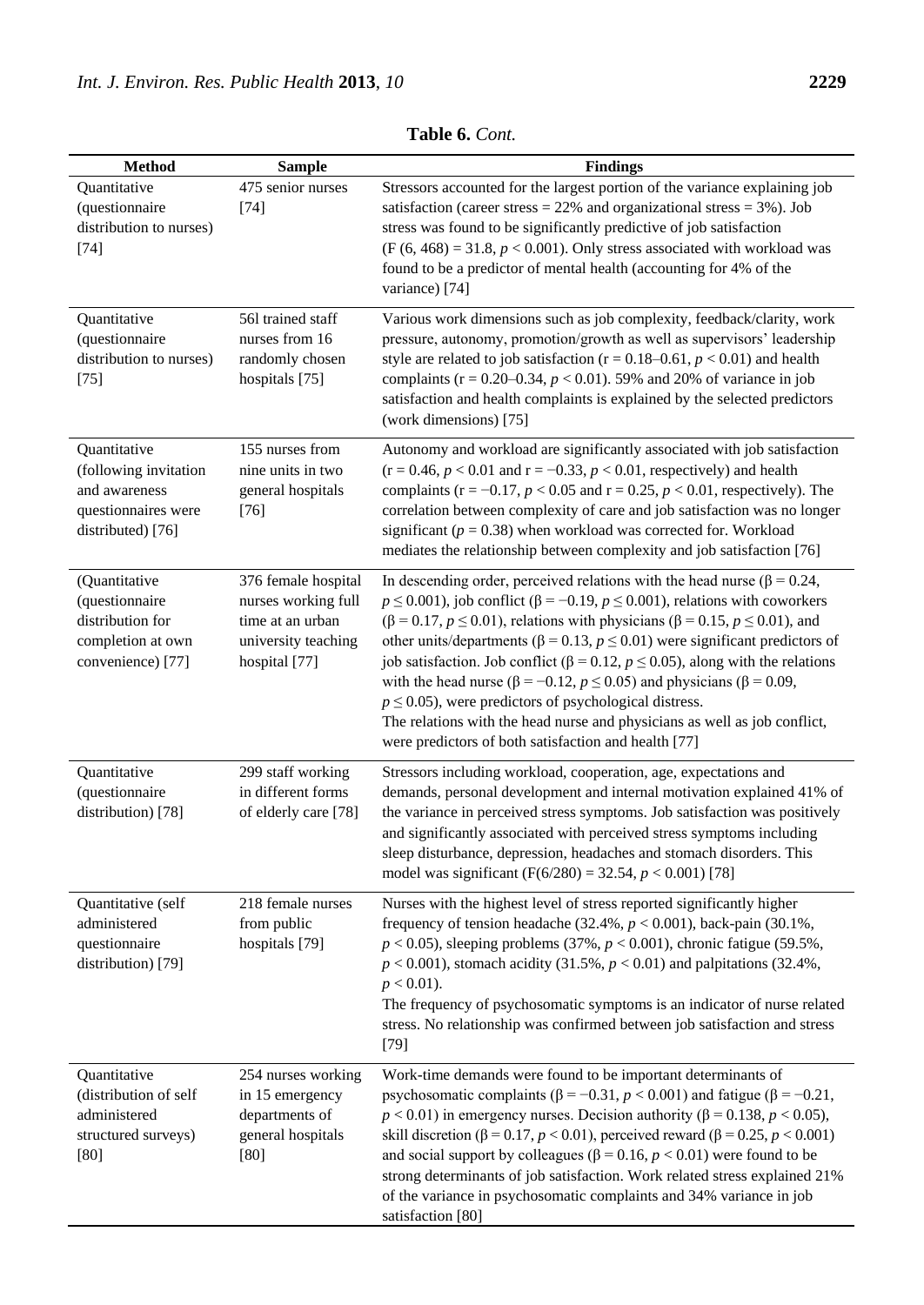#### *3.7. Burnout and Job Satisfaction*

Only one article confirming the relationship between burnout and job satisfaction was identified. It has been found that a two factor model including burnout and job satisfaction was a better fit providing evidence of a negative association between job satisfaction (particularly with supervisors and coworkers) and burnout [81].

Following a manual search, an additional article confirmed that job satisfaction is a significant predictor of burnout among nurses [11]. Further details about the method, sample and findings of identified articles are included in Table 7 below.

| <b>Method</b>           | <b>Sample</b>  | <b>Findings</b>                                                                                |
|-------------------------|----------------|------------------------------------------------------------------------------------------------|
| Quantitative            | 248 nurses     | Satisfaction with supervisors and coworkers was significantly negatively                       |
| (questionnaire          | from five      | associated with emotional exhaustion ( $r = -0.50$ , $p < 0.01$ and $r = -0.34$ , $p < 0.01$ , |
| distribution by         | hospitals [81] | respectively) and depersonalization ( $r = -0.41$ , $p < 0.01$ and $r = -0.29$ , $p < 0.01$ ,  |
| administrative          |                | respectively) while being positively correlated with personal accomplishment                   |
| officer $[81]$          |                | $(r = 0.19, p < 0.01$ and $r = 0.19, p < 0.01$ , respectively). This two-factor model          |
|                         |                | compared to the single-factor model was a better fit $(\Delta \chi^2(1) = 572.533)$ ,          |
|                         |                | $p < 0.001$ ) [81]                                                                             |
| Quantitative            | 203            | Through path analyses, it was found that job satisfaction had a direct negative                |
| (questionnaire          | employed       | effect on emotional exhaustion $(-0.97, p < 0.01)$ and on depersonalization                    |
| distribution in a quiet | nurses $[11]$  | through emotional exhaustion $(-0.58, p < 0.01)$ .                                             |
| room within the         |                | Job satisfaction is a significant predictor of burnout in nurses [11]                          |
| hospital $[11]$         |                |                                                                                                |

**Table 7.** Method, sample and findings of identified articles.

#### *3.8. Burnout and General Health*

Two articles revealing a weak but significant relationship between burnout and depression were identified [82,83]. Further details about the method, sample and findings of identified articles are included in Table 8 below.

| <b>Method</b>              | <b>Sample</b>              | <b>Findings</b>                                                               |
|----------------------------|----------------------------|-------------------------------------------------------------------------------|
| Quantitative (anonymous    | 368 members of the nursing | A weak but significant relationship between burnout and                       |
| distribution of self       | staff $[82]$               | depression was found $(\chi^2(3) = 12.093, p < 0.01)$ Younger                 |
| reported questionnaires)   |                            | nurses were found to suffer from burnout and depression                       |
| [82]                       |                            | $(\chi^2(3) = 13.337, p > 0.01)$ , more than elderly nurses                   |
|                            |                            | $(\chi^2(3) = 5.685, p < 0.01)$ [82]                                          |
| <i><b>Ouantitative</b></i> | 17 male and 62 female      | Depression was correlated with burnout to a lesser degree                     |
| (questionnaire             | nurses in general internal | $(r = -0.38 \text{ to } 0.27, p < 0.05)$ than sense of coherence $(r = -0.55$ |
| distribution and           | medicine, general surgery  | to 0.44, $p < 0.05$ ), which was correlated to a higher degree with           |
| collection in one sitting) | and respiratory medical    | depression ( $r = -0.58$ , $p < 0.05$ ). The relationship between             |
| [83]                       | wards $[83]$               | burnout and depression may be a product of the relationship                   |
|                            |                            | between depression and sense of coherence [83]                                |

**Table 8.** Method, sample and findings of identified articles.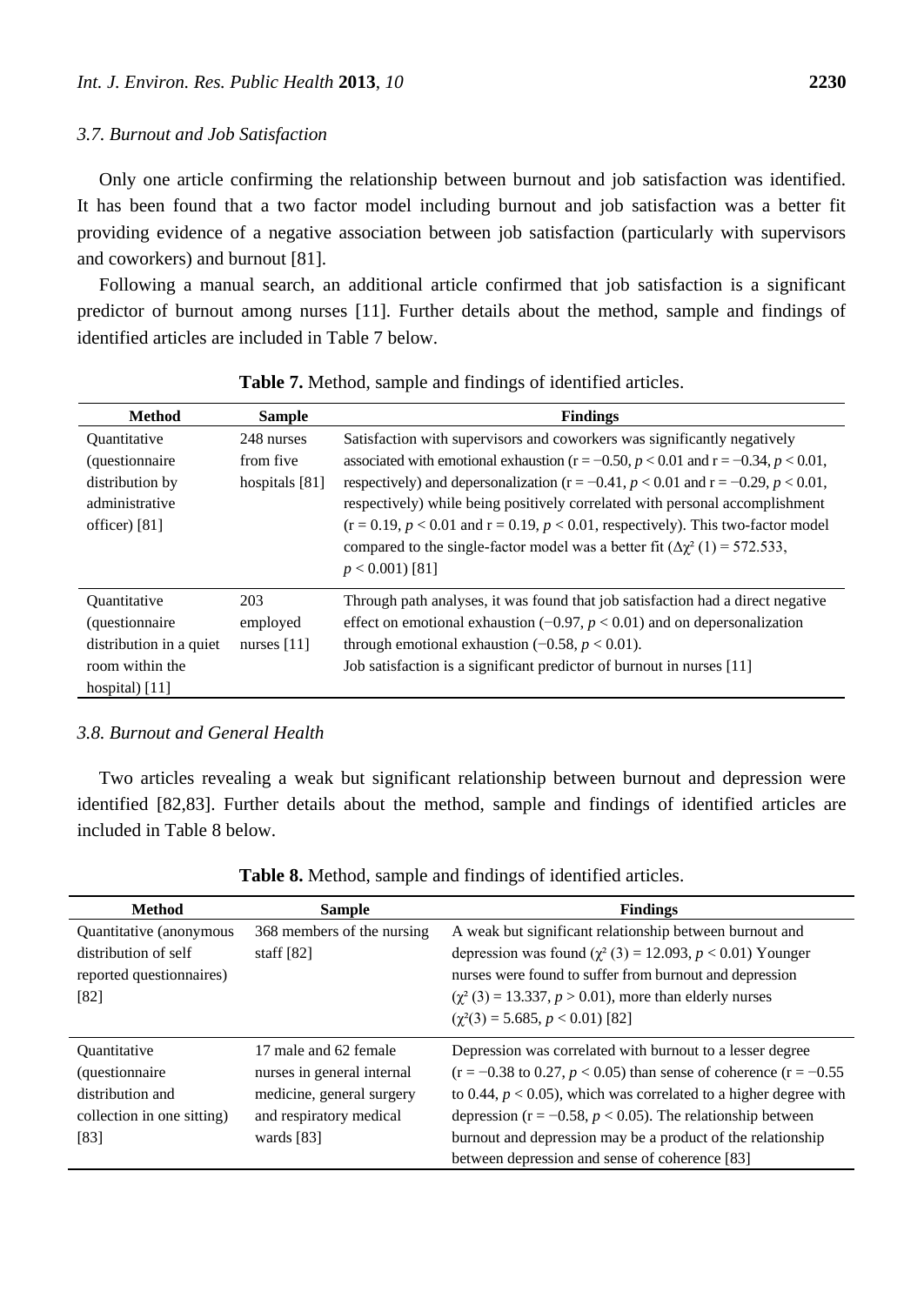#### *3.9. Burnout, Job Satisfaction and General Health*

One article confirming the relationship between burnout, job satisfaction and health was identified. Job satisfaction was found to be a significant predictor of both burnout and depression, with burnout also significantly predicting depression. Further analysis revealed that job satisfaction moderates the relationship between burnout and health [84]. Further details about the method, sample and findings of identified articles are included in Table 9 below.

| <b>Method</b>          | <b>Sample</b>  | <b>Findings</b>                                                                                          |
|------------------------|----------------|----------------------------------------------------------------------------------------------------------|
| Quantitative           | 239 nurses in  | Job satisfaction among Japanese nurses was found to be a significant predictor of                        |
| <i>(questionnaire)</i> | Japan and 550  | depersonalization ( $\Delta R^2 = 0.22$ , $p < 0.001$ ; $\beta = -0.21$ , $p < 0.01$ ), diminished       |
| distribution) [84]     | nurses in      | personal accomplishment (ΔR <sup>2</sup> = 0.10, <i>p</i> < 0.001; β = -0.28, <i>p</i> < 0.01), and      |
|                        | mainland China | depression ( $\Delta R^2 = 0.37$ , $p < 0.001$ ; $\beta = -0.30$ , $p < 0.001$ ). Among Chinese nurses   |
|                        | [84]           | job satisfaction also significantly predicted depersonalization ( $\Delta R^2 = 0.11$ ,                  |
|                        |                | $p < 0.001$ ; $\beta = -0.12$ , $p < 0.05$ ), diminished personal accomplishment ( $\Delta R^2 = 0.08$ , |
|                        |                | $p < 0.001$ ; $\beta = -0.25$ , $p < 0.001$ ), and depression ( $\Delta R^2 = 0.24$ , $p < 0.001$ ;      |
|                        |                | $\beta = -0.18$ , $p < 0.001$ ). Emotional exhaustion was found to significantly predict                 |
|                        |                | depression in Japanese ( $\Delta R^2 = 0.37$ , $p < 0.001$ ; $\beta = 0.43$ , $p < 0.001$ ) as well as   |
|                        |                | Chinese nurses (ΔR <sup>2</sup> = 0.24, <i>p</i> < 0.001; β = 0.38, <i>p</i> < 0.001). Absenteeism was   |
|                        |                | not significantly predictive of burnout or job satisfaction. Job satisfaction was                        |
|                        |                | found to moderate the relationship between emotional exhaustion and                                      |
|                        |                | absenteeism in predicting depression among Japanese ( $\Delta R^2 = 0.03$ , $p < 0.01$ ;                 |
|                        |                | $\beta = -3.9$ , $p < 0.01$ ) and Chinese nurses ( $\Delta R^2 = 0.02$ , $p < 0.05$ ; $\beta = -4.2$ ,   |
|                        |                | $p < 0.05$ ) [84]                                                                                        |

#### **Table 9.** Method, sample and findings of identified articles.

## *3.10. Job Satisfaction and General Health*

One article was identified confirming the relationship between job satisfaction and health among nurses by showing that increased job satisfaction was related to poor psychological health among nurses [85]. Further details about the method, sample and findings of identified articles are included in Table 10 below.

**Table 10.** Method, sample and findings of identified articles.

| <b>Method</b>                              | <b>Sample</b>       | <b>Findings</b>                                                                      |
|--------------------------------------------|---------------------|--------------------------------------------------------------------------------------|
| Quantitative and qualitative (following a  | 101 nurses enrolled | Increase in job satisfaction was associated with                                     |
| medical pre-examination of mental          | at a clinic of      | decreased psychological distress measured using                                      |
| health as well as interviews about         | occupational        | several indicators including perceived stress ( $r = -0.44$ ,                        |
| shifts/tasks, questionnaires were          | medicine [85]       | $p < 0.05$ ) and general health (r = -0.24, $p < 0.05$ )                             |
| distributed to eligible participants) [85] |                     | scores.                                                                              |
|                                            |                     | Job satisfaction is inversely associated with reduced<br>psychological distress [85] |

## *3.11. Work Related Stress, Burnout, Job Satisfaction and General Health*

Six articles exploring all variables were identified. As was the case with the findings discussed above, most of these explored two and three way relationships between work related stress and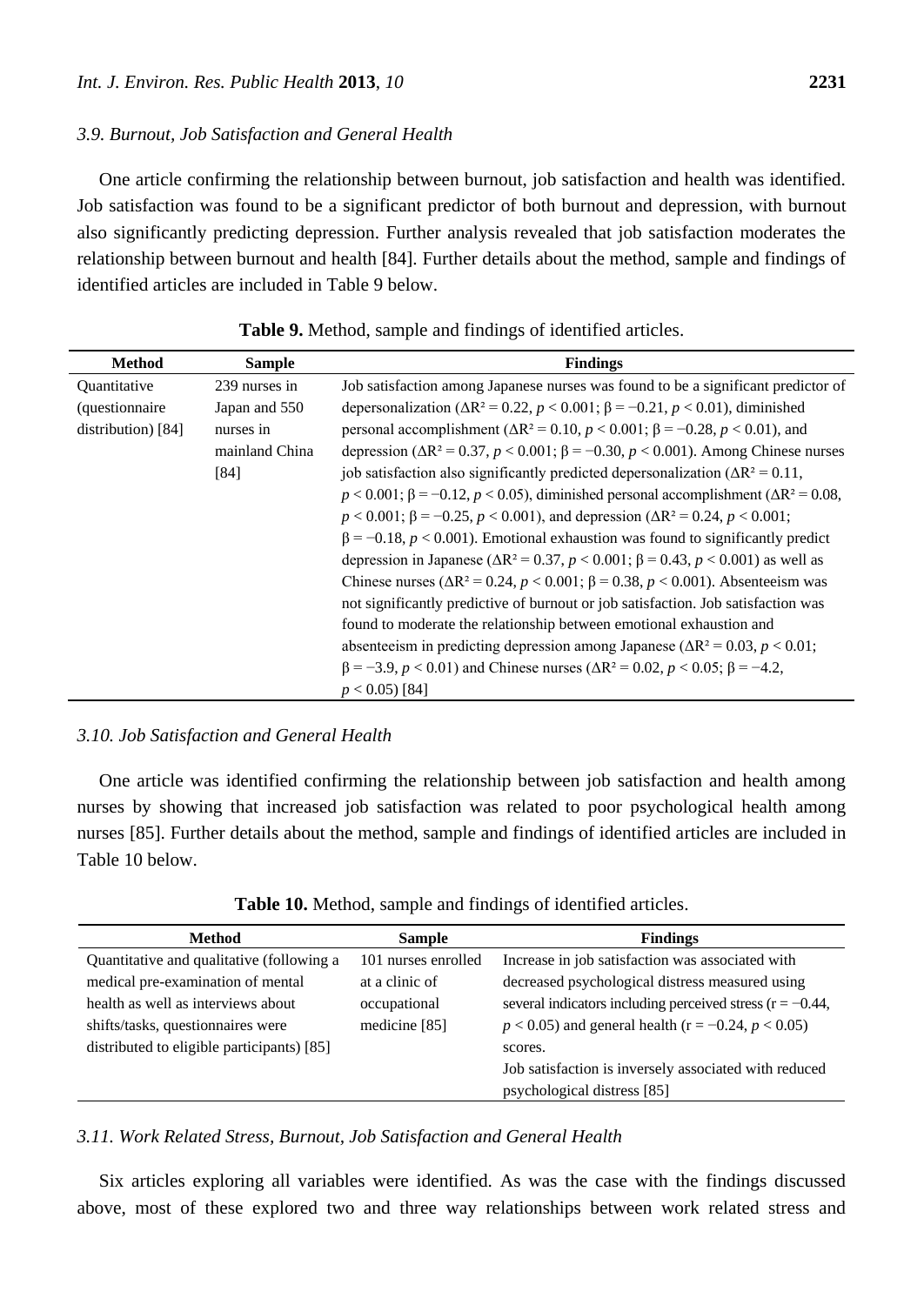burnout [23,86], work related stress and job satisfaction [23,86,87], work related stress and health [23,86–88], burnout job satisfaction and health [89,90] as well as job satisfaction and health [90].

Few of these studies exploring more complex relationships showed that work related stress was not significantly predictive of burnout [90] and only indirectly related to job satisfaction [86]. Additionally, work related stress was found to be a mediator rather than an independent variable predicting burnout, job satisfaction and health among nurses [88].

An additional article identified through a manual search revealed predictive relationships between stressors including information provision, social support, physical conditions and burnout, job satisfaction, somatic complaints respectively. However, the relationship between burnout, job satisfaction and somatic complaints was not empirically explored [91]. Further details about the method, sample and findings of identified articles are included in Table 11 below.

| <b>Method</b>                                                                                  | <b>Sample</b>                                                                                                      | <b>Findings</b>                                                                                                                                                                                                                                                                                                                                                                                                                                                                                                                                                                                                                                                                                                                                                                                                                                                                                                                                                                                                                                                                                                                                                                      |
|------------------------------------------------------------------------------------------------|--------------------------------------------------------------------------------------------------------------------|--------------------------------------------------------------------------------------------------------------------------------------------------------------------------------------------------------------------------------------------------------------------------------------------------------------------------------------------------------------------------------------------------------------------------------------------------------------------------------------------------------------------------------------------------------------------------------------------------------------------------------------------------------------------------------------------------------------------------------------------------------------------------------------------------------------------------------------------------------------------------------------------------------------------------------------------------------------------------------------------------------------------------------------------------------------------------------------------------------------------------------------------------------------------------------------|
| Quantitative<br>(structure<br>questionnaires<br>were mailed with<br>nurses'<br>paychecks) [23] | 173 nurses<br>$[23]$                                                                                               | Job stress was significantly associated with burnout ( $r = 0.56$ , $p < 0.01$ ) and job<br>satisfaction ( $r = -0.34$ , $p < 0.01$ ). Job stress was significantly associated with<br>psychosomatic health problems ( $r = 0.55$ , $p < 0.01$ ). The only significant interaction<br>was found between job stress and psychosomatic health problems accounting for<br>5% of the variance $(p < 0.05)$ [23]                                                                                                                                                                                                                                                                                                                                                                                                                                                                                                                                                                                                                                                                                                                                                                          |
| Quantitative<br>(questionnaire<br>distribution<br>following<br>invitation letters)<br>$[86]$   | $1,204$ nurses<br>working in<br>general<br>hospitals<br>$[86]$                                                     | The variance explaining job satisfaction was high ( $R^2$ = 0.44). High job satisfaction<br>was significantly ( $p < 0.05$ ) predicted by high social support ( $\beta = 0.33$ ), low workload<br>$(\beta = -0.21)$ , low role ambiguity ( $\beta = -0.19$ ), low role conflict ( $\beta = -0.14$ ) and high<br>autonomy (β = 0.09). Psychosomatic health complaints were explained by high<br>workload ( $\beta$ = 0.20, $p$ < 0.05); low social support ( $\beta$ = -0.10, $p$ < .05), and high role<br>conflict ( $\beta$ = 0.09, $p$ < 0.05). A two-way interaction effect was found between<br>workload and social support ( $\beta$ = -0.08) thereby suggesting that higher levels of<br>social support buffer the negative effects of workload on emotional exhaustion.<br>Results also indicated that high levels of social support would buffer the negative<br>effects of workload on job satisfaction ( $\beta$ = 0.08, $p$ < 0.05). High complexity was<br>indirectly predictive of burnout ( $\Delta R^2 = 0.01$ , $p < 0.05$ ; $\beta = -0.08$ , $p < 0.05$ ) through<br>mediation by workload ( $\Delta R^2 = 0.29$ , $p < 0.05$ ; $\beta = 0.37$ , $p < 0.05$ ) [86] |
| Quantitative<br>(questionnaires<br>were sent to<br>nurses' home<br>address) [88]               | The sample<br>consisted of<br>807<br>registered<br>nurses<br>working in<br>an academic<br>hospital <sup>[88]</sup> | Organizational and environmental conditions explained significant variance in job<br>characteristics, ranging between 14% in social support colleagues and 41% in<br>workload. Job characteristics explained significant variance in outcomes, ranging<br>between 13% in somatic complaints and 38% in job satisfaction whereas<br>organizational/environmental conditions explained significant variance in all<br>outcomes: 4% in somatic complaints, 5% in psychological distress, 11% in<br>emotional exhaustion, and 26% in job satisfaction.<br>Occupational stressors overall predict large amounts of the variance in the outcome<br>measures, especially in job satisfaction (44%) and emotional exhaustion (25%).<br>In conclusion, job characteristics (job stressors) mediate the relationship between<br>organisational and environmental conditions and outcomes (burnout, job<br>satisfaction and health) [88]                                                                                                                                                                                                                                                        |
| Quantitative<br>(questionnaire<br>administration)<br>$[87]$                                    | 1,697<br>registered<br>nurses [87]                                                                                 | Increase in job satisfaction was predicted by emphasis on patient care, recognizing<br>importance of personal lives, satisfaction with salary/benefits, job security and<br>positive relationships with other nurses and managers. Decrease in job satisfaction<br>was predicted by high levels of stress to the point of burnout. Physical health<br>predicted satisfaction with nursing as a career [87]                                                                                                                                                                                                                                                                                                                                                                                                                                                                                                                                                                                                                                                                                                                                                                           |

**Table 11.** Method, sample and findings of identified articles.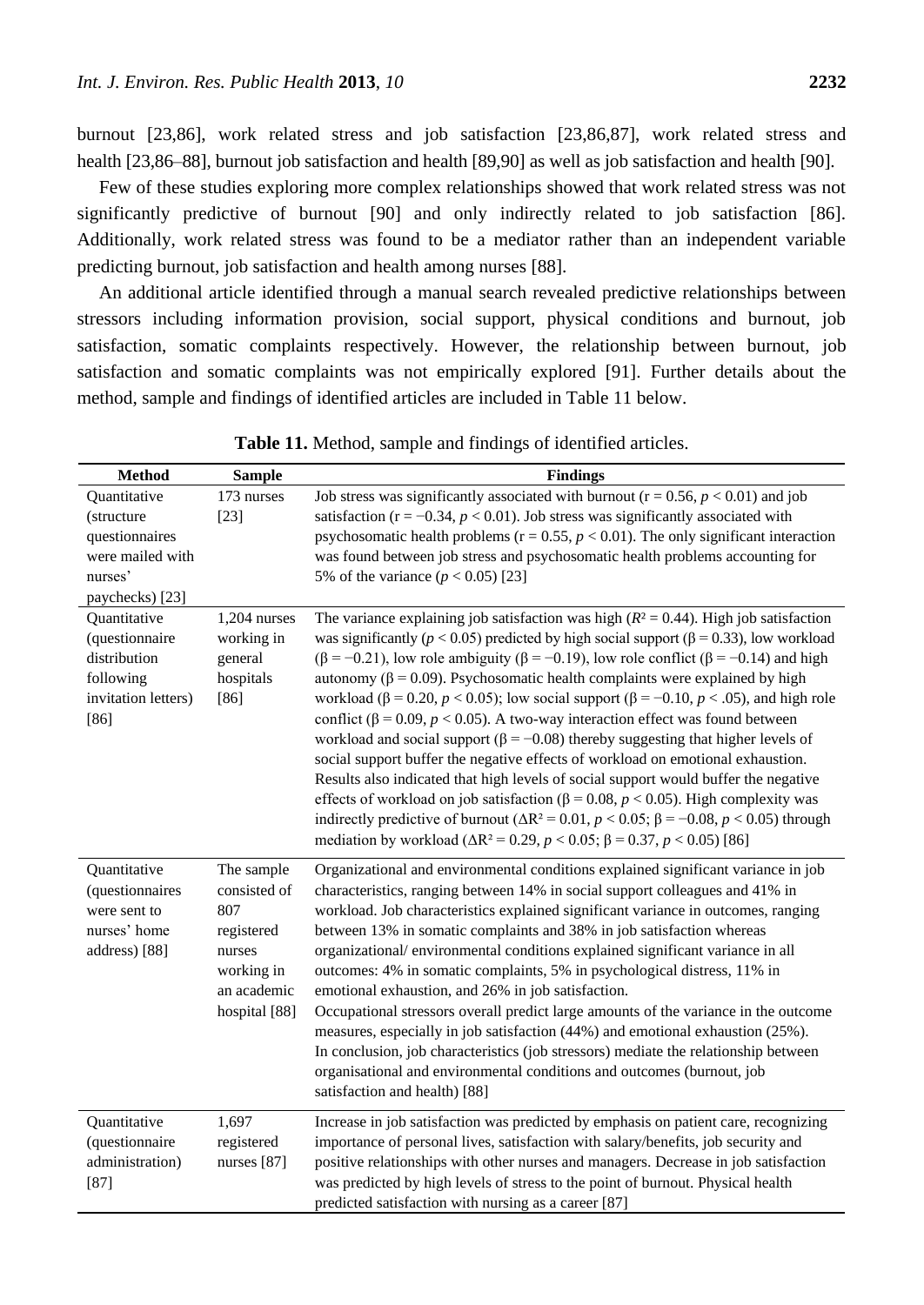| <b>Method</b>                                                                                            | <b>Sample</b>                                                                                      | <b>Findings</b>                                                                                                                                                                                                                                                                                                                                                                                                                                                                                                                                                                                                                                                                                                                                                                                                                                                                                                                                                                                                                                                                        |
|----------------------------------------------------------------------------------------------------------|----------------------------------------------------------------------------------------------------|----------------------------------------------------------------------------------------------------------------------------------------------------------------------------------------------------------------------------------------------------------------------------------------------------------------------------------------------------------------------------------------------------------------------------------------------------------------------------------------------------------------------------------------------------------------------------------------------------------------------------------------------------------------------------------------------------------------------------------------------------------------------------------------------------------------------------------------------------------------------------------------------------------------------------------------------------------------------------------------------------------------------------------------------------------------------------------------|
| Quantitative<br>(questionnaire<br>distribution with<br>instructions to<br>return by mail)<br>[89]        | 175 nurses<br>working in a<br>psychiatric<br>hospital [89]                                         | Job satisfaction was moderately associated with burnout ( $r = -0.56$ , $p < 0.05$ ),<br>which was also moderately associated with psychosomatic health problems $(r = 0.45,$<br>$p < 0.05$ ). With shift time as a stressor, significant differences were found in<br>psychosomatic health problems between day and evening shifts ( $t = 2.2$ , $p < 0.05$ ),<br>evening and rotational shifts ( $t = -2.3$ , $p < 0.05$ ) as well as night and rotational<br>shifts ( $t = -2.10$ , $p < .05$ ). For job satisfaction, significant differences were found<br>between day and night shifts ( $t = 2.97$ , $p < .05$ ), evening and night shifts ( $t = 2.68$ ,<br>$p < 0.05$ ) as well as rotational and night shifts ( $t = 3.13$ , $p < 0.05$ ). Generally, night<br>shift nurses' wellbeing seemed to be affected more seriously than nurses working<br>other shifts. Only one interaction effect was found to be significant leading to the<br>conclusion that female nurses on rotating shift experience more health problems<br>than other nurses (F = 3.85, $p < 0.05$ ) [89] |
| Quantitative<br>(questionnaire<br>distribution with<br>letter explaining<br>the study) [90]              | 404 nurses (<br>77 male and<br>317 female)<br>[90]                                                 | Job characteristics reflected emotional exhaustion ( $r = -0.17$ to $-0.38$ , $p < 0.001$ )<br>but did not explain it. Emotional exhaustion was most highly correlated with job<br>satisfaction ( $r = -0.55$ , $p < 0.001$ ). Both emotional exhaustion ( $r = 0.25$ , $p < 0.001$ )<br>and job satisfaction ( $r = -0.12$ , $p < 0.05$ ) were related to sickness absence. Job<br>satisfaction was found to be a strong predictor of emotional exhaustion ( $\beta$ = -0.42,<br>$p = 0.001$ ). The most prominent predictor of sickness absence was emotional<br>exhaustion ( $\beta$ = 0.29, $p$ = 0.001) [90]                                                                                                                                                                                                                                                                                                                                                                                                                                                                      |
| Quantitative<br>(questionnaire<br>distribution by the<br>matron and<br>researchers in<br>each ward) [91] | 309 female<br>nurses<br>working in<br>private and<br>public<br>hospitals in<br>3 countries<br>[91] | Burnout is most strongly predicted by problems with information provision<br>$(\Delta R^2 = 0.17, p < 0.001; \beta = -0.20, p < 0.001)$ , job satisfaction by lack of social<br>support form supervisors ( $\Delta R^2 = 0.36$ , $p < 0.001$ ; $\beta = 0.21$ , $p < 0.001$ ) and somatic<br>complaints by physical working conditions ( $\Delta R^2 = 0.08$ , $p < 0.01$ ; $\beta = 0.16$ ,<br>$p < 0.05$ ) [91]                                                                                                                                                                                                                                                                                                                                                                                                                                                                                                                                                                                                                                                                      |

**Table 11.** *Cont.*

# **4. Discussion**

The majority of the articles included in this review have revealed that high levels of work related stress, burnout, job dissatisfaction and poor health are common within the nursing profession. This is supported by literature suggesting that nurses experience longer working hours as well as frequent direct, personal and emotional contact with a large number of patients in comparison with other health professionals [10,91].

Although a number of articles identified in this review have confirmed significant relationships between work related stressors and burnout [25–34,59,60,77,78], job satisfaction [11,36–51,58–66,81] as well as general health, these relationships are predominantly two way relationships with only a handful of studies confirming three way relationships [64,65,71,84]. Among the studies confirming two way relationships, only one study confirming the relationship between job satisfaction and general health [85] was identified. Similarly, only one study confirming the three way relationship between burnout, job satisfaction and general health [84] was identified. This demonstrates the limited availability of studies exploring certain relationships.

Among the handful of studies confirming three way relationships findings suggest that work related stress significantly predicts burnout, which is significantly predictive of physical and mental health symptoms. This means that burnout plays an intervening role in the relationship between work related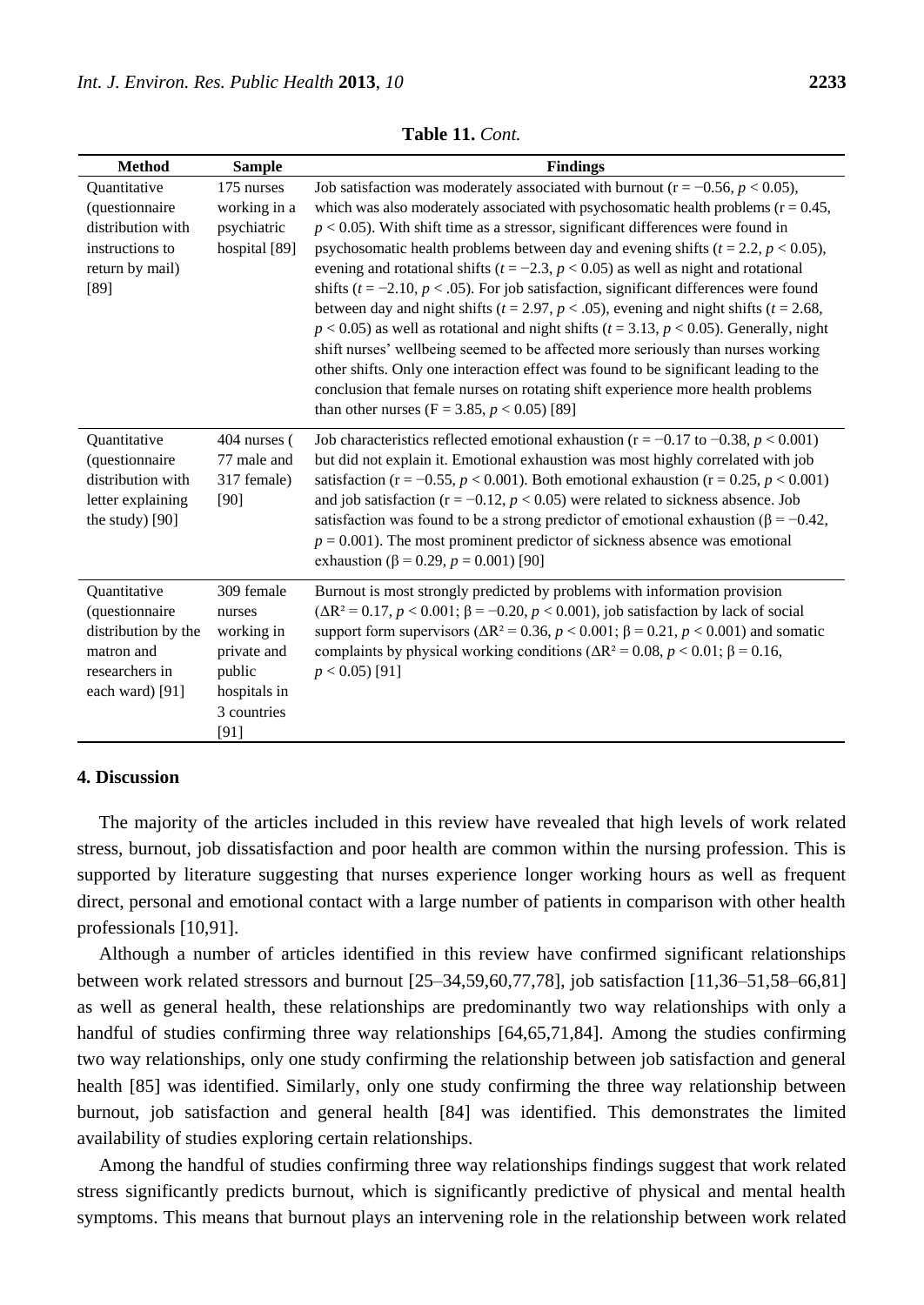stress and general health among nurses [71]. Although such findings provide strong support for the relationship between work-related stress, burnout and general health, little is known about the role of job satisfaction. Within the literature, ample evidence confirming significant two way relationships between work related stress and job satisfaction [49–51], burnout and job satisfaction [81] as well as general health and job satisfaction [78,85] is available. However, limited evidence to account for mediation and moderation in the relationship between all variables could be found.

Furthermore, within studies confirming three way relationships, available evidence regarding the role of job satisfaction is conflicting in that one study reveals that job satisfaction is a significant predictor of burnout among nurses, [11] whereas another study reveals that job satisfaction is the outcome variable predicted by work related stress and burnout [64]. Contradictory to this, it has also been found that job satisfaction is the intervening variable in the relationship between burnout and general health [84]. Therefore, despite work related stress, burnout, job satisfaction and general health being inter-related, the complexity of these relationships can only be well understood if all variables are explored simultaneously.

## *4.1. Limitations*

Limitations of the studies included in this review involve predominant exploration of two and three way relationships between work related stress, burnout, job satisfaction and general health of nurses, while focusing less on the relationship between all four variables. Furthermore, majority of the studies included in this review have used cross-sectional study designs with only a few longitudinal studies; hence the evidence base for causality is still limited. As such, there is minimal evidence supporting the causal nature of relationships between all four variables. Moreover, the use of different measuring instruments, biased samples and in some cases poor response rates compromise the generalisability of findings. Limitations of the review with regards to the inclusion of studies published only in English, introduces a language bias. Additionally, most studies included in this review were conducted in developed countries, thereby limiting generalizability to nurses in developing countries.

#### *4.2. Implications*

Comprehensive review of all variables, revealed some contradictory evidence for the role of job satisfaction in the relationship between work related stress, burnout and general health, indicating the need for further research confirming the role of job satisfaction. Although it was found that the nature and direction of relationships between these variables is ambiguous, identification of this gap in findings emphasizes the importance of simultaneously exploring the relationship between all four variables towards understanding causality.

## **5. Conclusions**

Identified relationships in this review were mostly two- and to a lesser extent three-way relationships, with minimal focus on the causal nature and direction of relationships. Further research exploring mediating and moderating effects of relationships between work related stress, burnout, job satisfaction and general health over longer periods of time are necessary for establishing causality.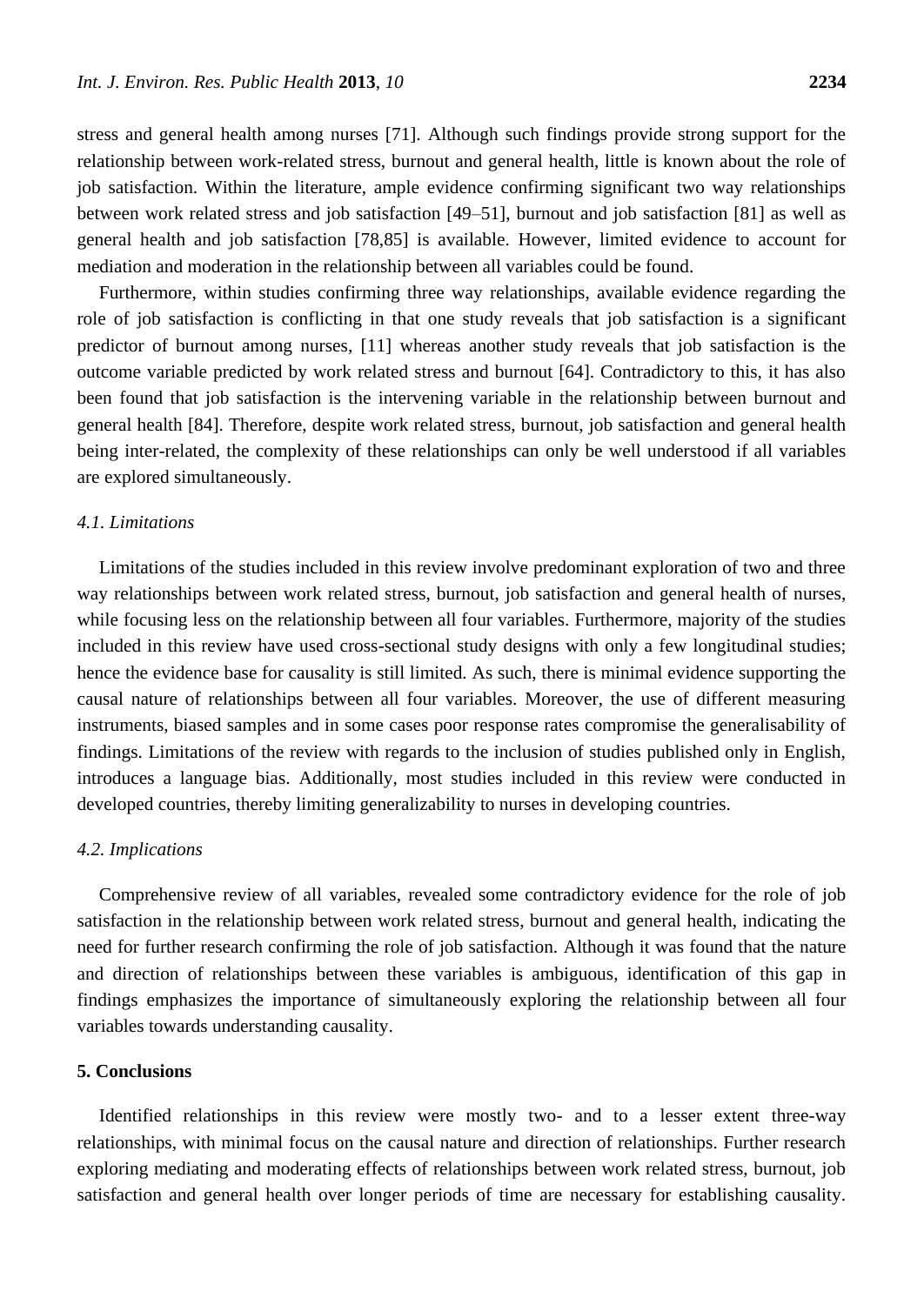Understanding causality will allow for specific and appropriate strategies to address challenges of work related stress, burnout, job dissatisfaction and poor general health among nurses, such as low productivity, poor service delivery and adverse patient outcomes [92,93].

# **Conflict of Interest**

The authors declare no conflict of interest.

# **References**

- 1. Maslach, C.; Jackson, S.E. The measurement of experienced burnout. *J. Occup. Behav.* **1981**, *2*, 99–113.
- 2. Maslach, C.; Jackson, S.E. *Maslach Burnout Inventory: Manual*, 2nd ed.; Consulting Psychologists Press: Palo Alto, CA, USA, 1986.
- 3. Vanyperen, N.W.; Buunk, B.P.; Schaufeli, W.B. Communal orientation and the burnout syndrome among nurses. *J. Appl. Soc. Psychol.* **1992**, *22*, 173–189.
- 4. Maslach, C. *Burnout: The Cost of Caring*; Malor Books: Cambridge, MA, USA, 2003; pp. 25–121.
- 5. Chopra, S.S.; Sotile, W.M.; Sotile, M.O. Physician burnout. *J. Am. Med. Assoc.* **2004**, *291*, 633, doi: 10.1001/jama.291.5.633.
- 6. Rada, R.E; Johnson-Leong, C. Stress, burnout, anxiety and depression among dentists. *J. Am. Dent. Assoc.* **2004**, *135*, 788–794.
- 7. Aiken, L.H.; Clarke, S.P.; Sloane, D.M.; Sochalski, J.; Silber, J. Hospital nurse staffing and patient mortality, nurse burnout, and job dissatisfaction. *J. Am. Med. Assoc.* **2002**, *288*, 1987–1993.
- 8. Engelbrecht, M.; Bester, C.L.; Van Den Berg, H.; Van Rensburg, H.C.J. The Prediction of Psychological Burnout by Means of the Availability of Resources, Time Pressure or Workload, Conflict and Social Relations and Locus of Control of Professional Nurses in Public Health Centres in the Free State. In proceedings of the European Applied Business Conference (EABR) and Teaching and Learning Conference (TLC), Rothenburg, Germany, 8–11 June 2008.
- 9. Jennings, B.M. Work Stress and Burnout among Nurses: Role of the Work Environment and Working Conditions. In *Patient Safety and Quality: An Evidence Based Handbook for Nurses*; Hughes, R.G., Ed.; Agency for Healthcare Research and Quality: Rockville, MD, USA, 2008; Volume 2, pp. 137–158.
- 10. Levert, T.; Lucas, M.; Ortlepp, K. Burnout in psychiatric nurses: Contributions of the work environment and a sense of coherence. *S. Afr. J. Psychol.* **2000**, *30*, 36–41.
- 11. Kalliath, T.; Morris, R. Job satisfaction among nurses: A predictor of burnout levels. *J. Nurs. Admin.* **2002**, *32*, 648–651.
- 12. Turnbull, J.M. Stress in Nursing Care. In *Alzheimer's Disease: A Handbook for Caregivers*, 2nd ed.; Hamdy, R.C., Turnbull, J.M., Clark., W, Lancaster, M.M. Eds.; Mosby: Boston, MA, USA, 1994; pp. 319–327.
- 13. Demeuroti, F.; Bakker, A.R.; Nachreiner, F.; Schaufeli, W.B. A model of burnout and life satisfaction among nurses. *J. Adv. Nurs.* **2000**, *32*, 454–464.
- 14. Lim, J.; Bogossian, F.; Ahern, K. Stress and coping in Australian nurses: A systematic review. *Int. Nurs. Rev.* **2010**, *57*, 22–31.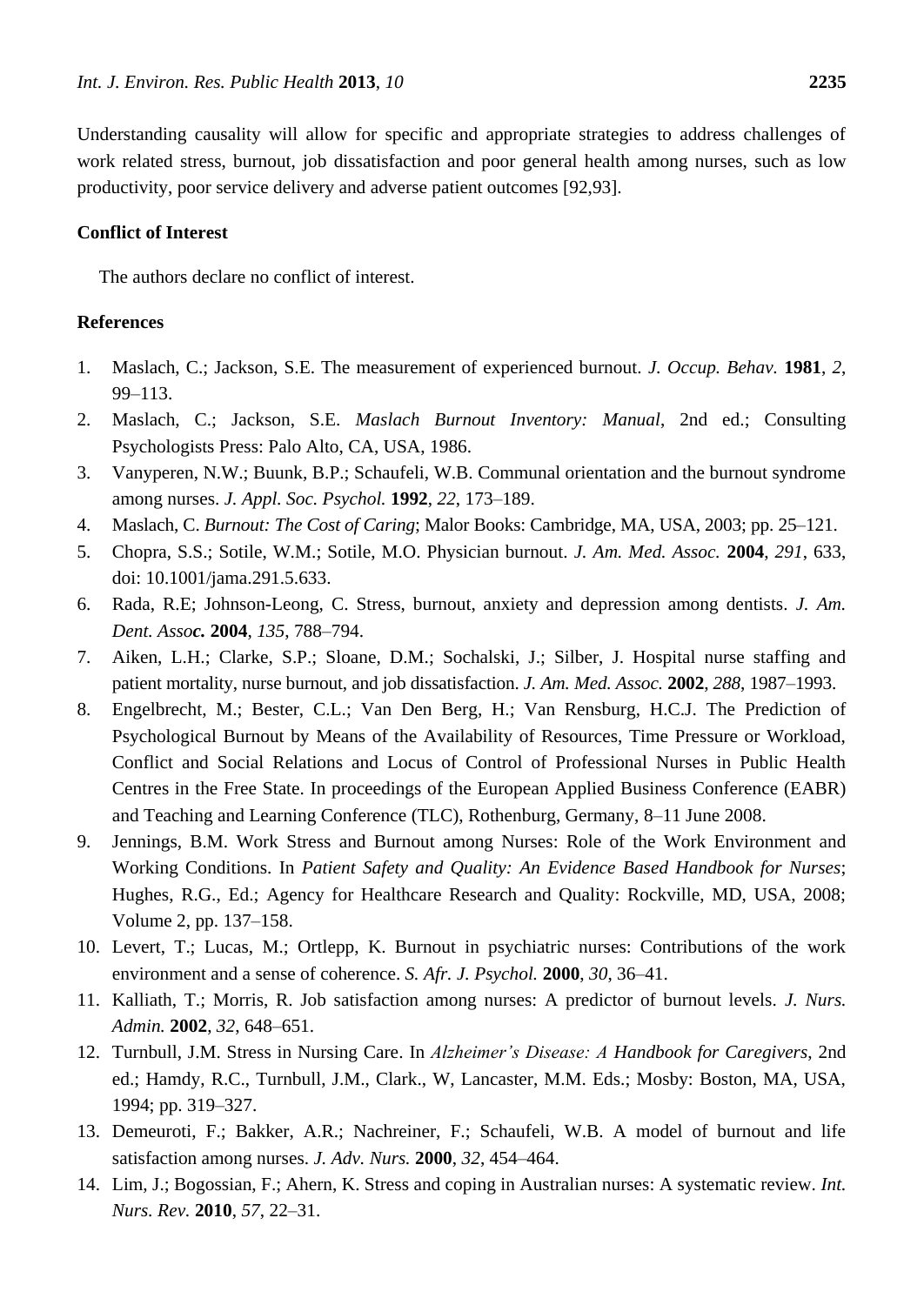- 15. Nolan, P.; Smojkis, M. The mental health of nurses in the UK. *Adv. Psychiatr. Treat.* **2003**, *9*, 374–379.
- 16. Coyle, D.; Edwards, D.; Hannigan, B.; Fothergill, A.; Burnard, P. A systematic review of stress among mental health social workers. *Int. Soc. Work* **2005**, *48*, 201–211.
- 17. Kohler, J.M.; Munz, D.C.; Grawitch, M.J. Test of a dynamic stress model for organisational change: Do males and females require different models? *Appl. Psychol. Int. Rev.* **2006**, *55*, 168–191.
- 18. Peltzer, K.; Mashego, T.; Mabeba, M. Short communication: Occupational stress and burnout among South African medical practitioners. *Stress Health* **2003**, *19*, 275–280.
- 19. Rothmann, S.; Van Der Colff, J.J.; Rothmann, J.C. Occupational stress of nurses in South Africa. *Curationis* **2006**, *29*, 24–25.
- 20. Lu, H.; Barriball, K.L.; Zhang, X; While, A.E. Job satisfaction among hospital nurses revisited: A systematic review. *Int. J. Nurs. Stud.* **2012**, *49*, 1017–1038.
- 21. Toh, S.G.; Ang, E.; Devi, M.K. Systematic review on the relationship between the nursing shortage and job satisfaction, stress and burnout levels among nurses in oncology/haematology settings. *Int. J. Evid. Based Healthc.* **2012**, *10*, 126–141.
- 22. O'Mahony, N. Nurse burnout and the working environment. *Emerg. Nurse* **2011**, *19*, 30–37.
- 23. Jamal, M.; Baba, V.V. Job stress and burnout among Canadian managers and nurses: An empirical examination. *C. J. Public Health* **2000**, *91*, 454–458.
- 24. Goldberg, D.P.; Hillier, V.F. A scaled version of the General Health Questionnaire. *Psychol. Med.* **1979**, *9*, 139–145.
- 25. Chayu, T.; Kreitler, S. Burnout in nephrology nurses in Israel. *Nephrol. Nurs. J.* **2011**, *38*, 65–78.
- 26. Lee, J.S.Y.; Akhtar, S. Effects of the workplace social context and job content on nurse burnout. *Hum. Resource Manage.* **2011**, *50*, 1–19.
- 27. Ohue, T.; Moriyama, M.; Nakaya T. Examination of a cognitive model of stress, burnout and intention to resign for Japanese nurses. *Jpn. J. Nurs. Sci.* **2011**, *8*, 76–86.
- 28. Melchior, M.E.W.; Van Den Berg, A.A.; Halfens, R.; Huyer Abu-Saad, H.; Philipsen, H.; Gassman, P. Burnout and the work environment of nurses in psychiatric long-stay care settings. *Soc. Psych. Psych. Epid.* **1997**, *32*, 158–164.
- 29. Hayter, M. Burnout and AIDS care related factors in HIV community nurse specialists. *J. Adv. Nurs.* **1999**, *29*, 984–993.
- 30. Garrosa, E.; Rainho, C.; Moreno-Jimenez, B.; Monteiro, M.J. The relationship between job stressors, hardy personality, coping resources and burnout in a sample of nurses: A correlational study at two time points. *Int. J. Nurs. Stud.* **2010**, *47*, 205–215*.*
- 31. Gueritault-Chalvin, V.; Kalichman, S.C.; Demi, A.; Peterson, J.L. Work-related stress and occupational burnout in AIDS caregivers: Test of a coping model with nurses providing AIDS care. *AIDS Care* **2000**, *12*, 149–161.
- 32. Patrick, K.; Lavery, J.F. Burnout in nursing. *Aust. J. Adv. Nurs.* **2007**, *24*, 43–48.
- 33. Wu, S.; Zhu, W.; Wang, Z.; Wang, M.; Lan, Y. Relationship between burnout and occupational stress among nurses in China. *J. Adv. Nurs.* **2007**, *59*, 233–239.
- 34. Barnard, D.; Street, A.; Love, A.W. Relationships between stressors, work supports and burnout among cancer nurses. *Cancer Nurs.* **2006**, *29*, 338–345.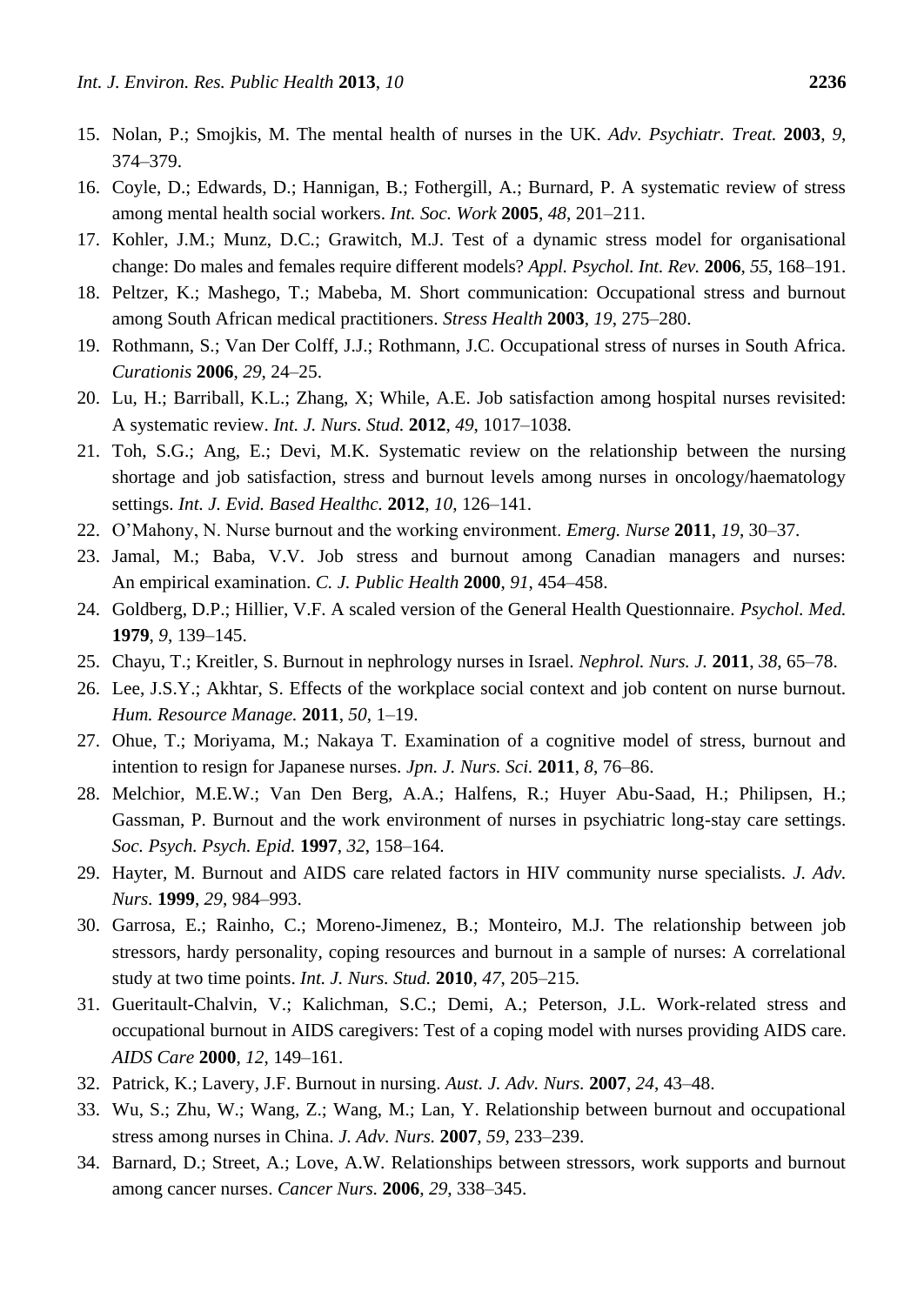- 35. Lasebikan, V.O.; Oyetunde, M.O. Burnout among nurses in a Nigerian general hospital: Prevalence and associated factors. *ISRN Nurs.* **2012**, *2012*, 1–6.
- 36. Archibald, C. Job satisfaction among neonatal nurses. *Pediatr. Nurs.* **2006**, *32*, 176–179.
- 37. Ernst, M.; Franco, M.; Messmer, P.R.; Gonzalez, J.L. Practice applications of research. Nurses' job satisfaction, stress and recognition in a pediatric setting. *Pediatr. Nurs.* **2004**, *30*, 219–227.
- 38. Penz, K.; Stewart, N.J.; D'Arcy, C.; Morgan, D. Predictors of job satisfaction for rural acute care registered nurses in Canada. *Western J. Nurs. Res.* **2008**, *30*, 785–800.
- 39. Applebaum, A.; Fowler, S.; Fiedler, N.; Osinubi, O.; Robson, M. The impact of environmental factors on nursing stress, job satisfaction and turnover intention. *J. Nurs. Admin.* **2010**, *40*, 323–328.
- 40. Chaboyer*,* W.; Williams*,* G.; Corkill*,* W.; Creamer*,* J. Predictors of job satisfaction in remote hospital nursing. *Can. J. Nurs. Leadersh.* **1999**, *12*, 30–40.
- 41. Djukic, M.; Kovner, C.; Budin, W.C.; Norman, R. Physical work environment: Testing an expanded model of job satisfaction in a sample of registered nurses. *Nurs. Res.* **2010**, *59*, 441–451.
- 42. Iliopoulou, K.K.; While, A.E. Professional autonomy and job satisfaction: Survey of critical care nurses in mainland Greece. *J. Adv. Nurs.* **2010**, *66*, 2520–2531.
- 43. Malliarou, M.; Sarafis, P.; Moustaka, E.; Kouvela T.; Constantinidis, Τ.C. Greek registered nurses' job satisfaction in relation to work-related stress. A study on army and civilian RNs. *Global J. Health Sci.* **2010**, *2*, 44–60.
- 44. Graham, K.; Davies, B.; Woodend, K.; Simpson, J.; Mantha, S. Impacting Canadian public health nurses' job satisfaction. *C. J. Public Health* **2011**, *102*, 427–431.
- 45. Healy, C.; McKay, M.F. Nursing stress: The effects of coping strategies and job satisfaction in a sample of Australian nurses. *J. Adv. Nurs.* **2000**, *31*, 681–688.
- 46. Zurmehly J. The relationship of educational preparation, autonomy, and critical thinking to nursing job satisfaction. *J. Contin. Educ. Nurs.* **2008**, *39*, 453–460.
- 47. Wanzer, M.; Wojtaszczyk, A.M.; Kelly, J. Nurses' perceptions of physicians' communication: The relationship among communication practices, satisfaction and collaboration. *Health Commun.* **2009**, *24*, 683–691.
- 48. Ho, W.H.; Chang, C.S.; Shih, Y.L.; Liang, R.D. Effects of job rotation and role stress among nurses on job satisfaction and organizational commitment. *BMC Health Serv. Res.* **2009**, *9*, 8, doi:10.1186/1472-6963-9-8.
- 49. Flanagan, N.A.; Flanagan, T.J. An analysis of the relationship between job satisfaction and job stress in correctional nurses. *Res. Nurs. Health* **2002**, *25*, 282–294.
- 50. Larrabee, J.H.; Wu, Y.; Persily, C.A.; Simoni, P.S.; Johnston, P.A.; Marcischak, T.L.; Mott, C.L.; Gladden, S.D. Influence of stress resiliency on RN job satisfaction and intent to stay. *Western J. Nurs. Res.* **2010**, *32*, 81–102.
- 51. Cangelosi, J.; Markham, F.; Bounds, W. Factors related to nurse retention and turnover: An updated study. *Health Mark. Q.* **1998**, *15*, 25–43.
- 52. Piko, B.F. Psychosocial work environment and psychosomatic health of nurses in Hungary. *Work Stress* **2003**, *17*, 93–100.
- 53. Lin, K.C.; Huang, C.C.; Wu, C.C*.* Association between stress at work and primary headache among nursing staff in Taiwan*. Headache* **2007**, *47*, 576–584.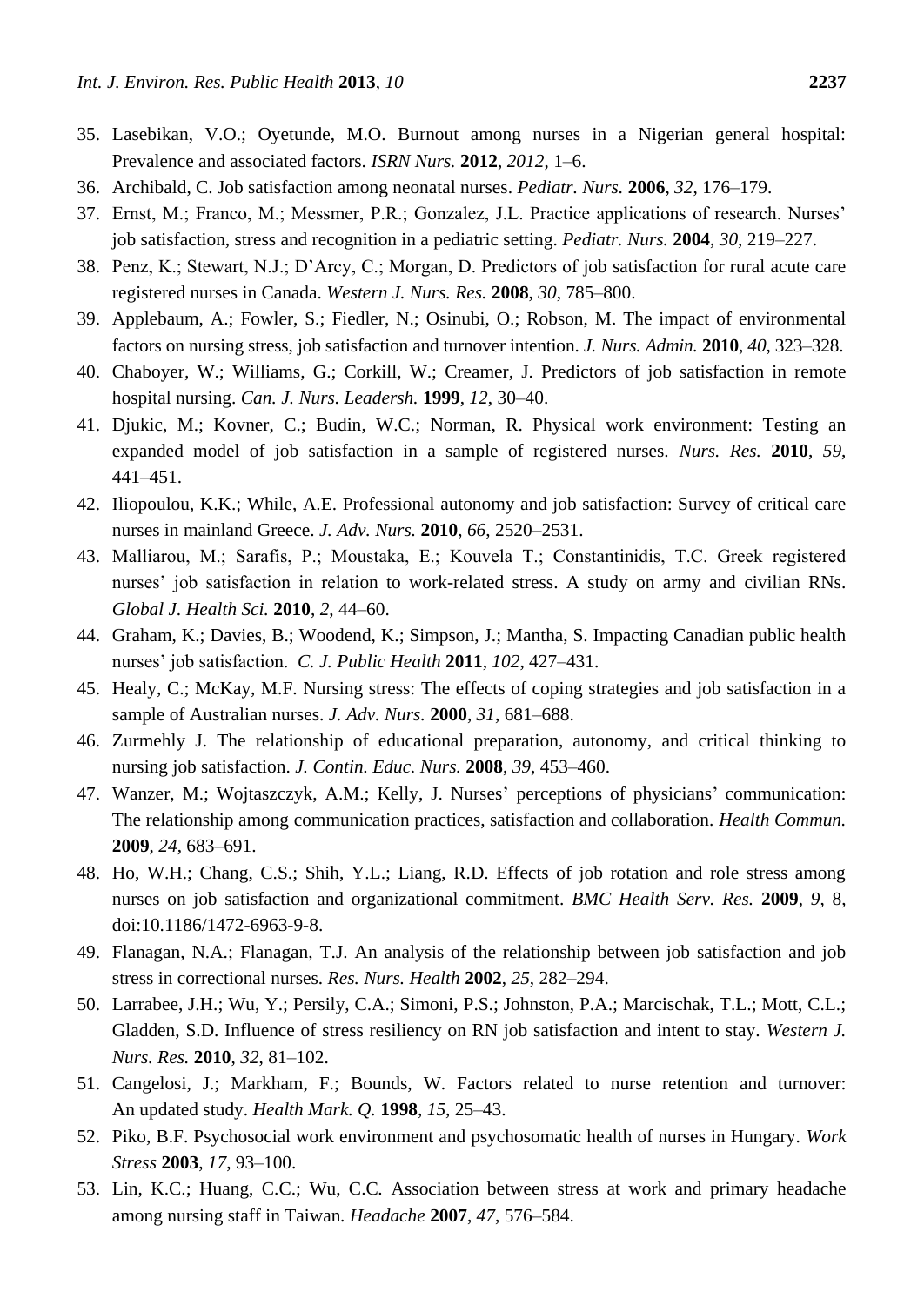- 54. Malinauskienė, V.; Leišytė, P.; Malinauskas, R. Psychosocial job characteristics, social support, and sense of coherence as determinants of mental health among nurses. *Med. Lith.* **2009**, *45*, 910–917.
- 55. Lambert, V.A.; Lambert, C.E.; Petrini, M.; Li, X.M.; Zhang, Y.J. Predictors of physical and mental health in hospital nurses within the People's Republic of China. *Int. Nurs. Rev.* **2007**, *54*, 85–91.
- 56. Boey, K.W.; Chan, K.B.; Ko, Y.C.; Goh, C.G.; Lim, G.C. Work stress and psychological well-being among nursing professionals in Singapore. *Singap. Med. J.* **1997**, *38*, 256–260.
- 57. Tucker, S.J.; Harris, M.R.; Pipe, T.B.; Stevens, S.R. Nurses' ratings of their health and professional work environments. *Am. Assoc. Occ. Health Nurses J.* **2010**, *58*, 253–267.
- 58. McHugh, M.D.; Kutney-Lee, A.; Cimiotti, J.; Sloane, D.M.; Aiken, L.H. Nurses' widespread job dissatisfaction, burnout, and frustration with health benefits signal problems for patient care. *Health Affair.* **2011**, *2*, 202–210.
- 59. Liu, K.; You, L.M.; Chen, S.X.; Hao, Y.T.; Zhu, X.W.; Zhang, L.F.; Aiken, L.H. The relationship between hospital work environment and nurse outcomes in Guangdong, China: A nurse questionnaire survey. *J. Clin. Nurs.* **2012**, *21*, 1476–1485.
- 60. Kiekkas, P.; Spyratos, F.; Lampa, E.; Aretha, D.; Sakellaropoulos, G.C. Level and correlates of burnout among orthopaedic nurses in Greece. *Orthop. Nurs.* **2010**, *29*, 203–209.
- 61. Cho, S.H.; June, K.J.; Kim, Y.M.; Cho, Y.A.; Yoo, C.S.; Yun, S.C.; Sung, Y.H. Nurse staffing, quality of nursing care and nurse job outcomes in intensive care units. *J. Clin. Nurs.* **2009**, *18*, 1729–1737.
- 62. Sheward, L.; Hunt, J.; Hagen, S.; Macleod, M.; Ball, J. The relationship between UK hospital nurse staffing and emotional exhaustion and job dissatisfaction. *J. Nurs. Manage.* **2005**, *13*, 51–60.
- 63. Bogaert, P.V.; Meulemans, H.; Clarke, S.; Vermeyen, K.; van de Heyning, P. Hospital nurse practice environment*,* burnout, job outcomes and quality of care: Test of a structural equation model. *J. Adv. Nurs.* **2009**, *65*, 2175–2185.
- 64. Bogaert, P.V.; Clarke, S.; Vermeyen, K.; Meulemans, H.; van de Heyning, P. Practice environments and their associations with nurse-reported outcomes in Belgian hospitals: Development and preliminary validation of a Dutch adaptation of the Revised Nursing Work Index. *Int. J. Nurs. Stud.* **2009**, *46*, 55–65.
- 65. Bogaert, P.V.; Clarke, S.; Roelant, E.; Meulemans, H.; van de Heyning, P. Impacts of unit-level nurse practice environment and burnout on nurse-reported outcomes: A multilevel modelling approach. *J. Clin. Nurs.* **2010**, *19*, 1664–1674.
- 66. Klopper, H.C.; Coetzee, S.K.; Pretorius, R.; Bester, P. Practice environment, job satisfaction and burnout of critical care nurses in South Africa. *J. Nurs. Manage.* **2012**, *20*, 685–695.
- 67. van Servellen, G.; Topf, M.; Leake, B. Personality hardiness, work-related stress, and health in hospital nurses. *Hosp. Top.* **1994**, *72*, 34–39.
- 68. van Tooren, M.; de Jonge, J. Managing job stress in nursing: What kind of resources do we need? *J. Adv. Nurs.* **2008**, *63*, 75–84*.*
- 69. Jourdain, G.; Chenevert, D. Job demands-resources, burnout and intention to leave the nursing profession: A questionnaire study. *Int. J. Nurs. Stud.* **2010**, *47*, 709–722.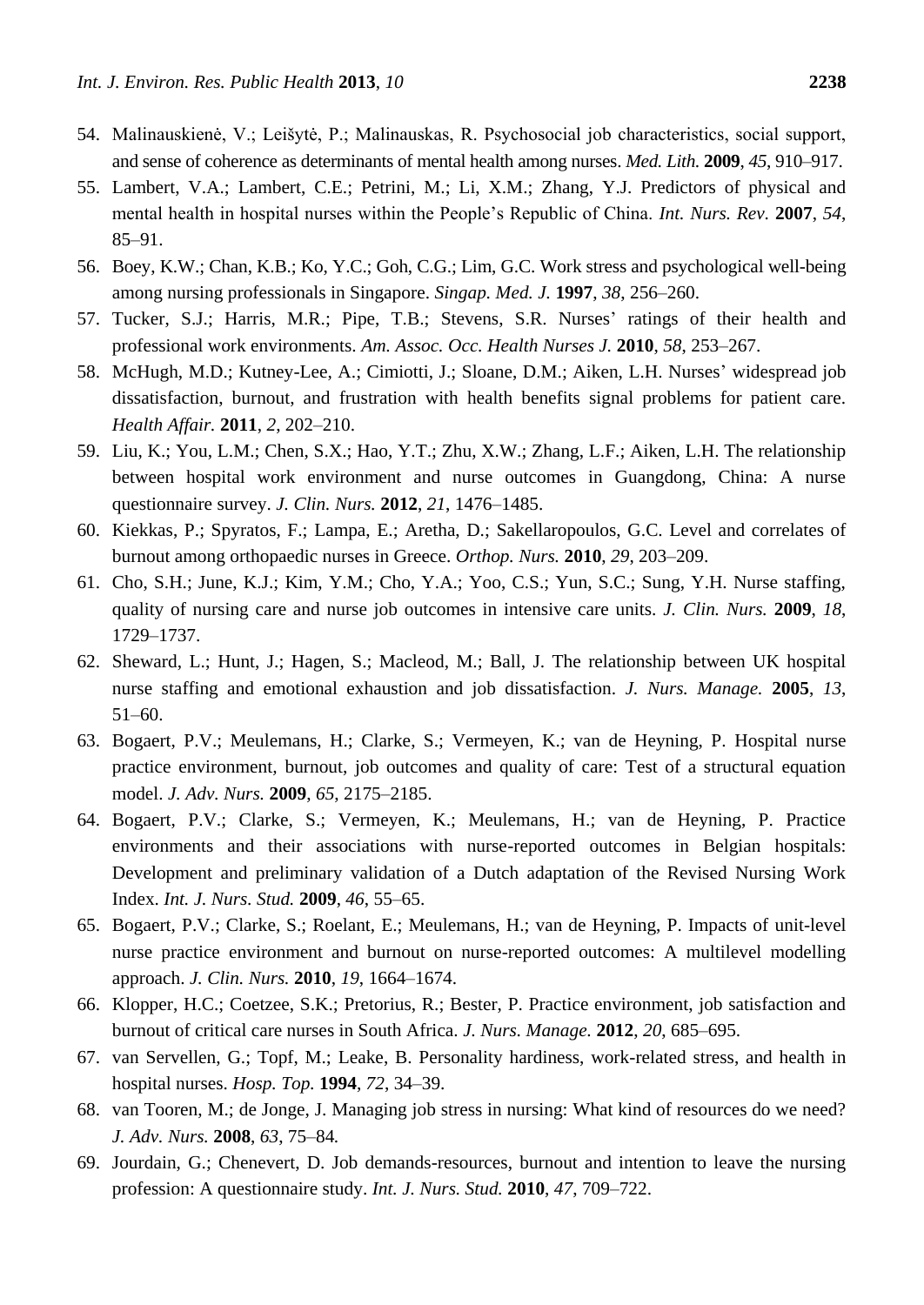- 70. Bressi, C.; Manenti, S.; Porcellana, M.; Cevales, D.; Farina, L.; Felicioni, I.; Meloni, G.; Milone, G.; Miccolis, I.R.; Pavanetto, M.; *et al.* Haemato-oncology and burnout: An Italian survey. *Brit. J. Cancer* **2008**, *98*, 1046–1052.
- 71. Hillhouse, J.J.; Adler, C. Evaluating a simple model of work, stress, burnout, affective and physical symptoms in nurses. *Psychol. Health Med.* **1996**, *1*, 297–306.
- 72. Sortet, J.; Banks, S. Hardiness, job stress and health in nurses. *Hosp. Top.* **1996**, *74*, 28–33.
- 73. Bourbonnais, R.; Comeau, M.; Vézina, M.; Dion, G. Job strain, psychological distress, and burnout in nurses. *Am. J. Ind. Med.* **1998**, *34*, 20–28.
- 74. Baglioni, A.J., Jr.; Cooper, C.L.; Hingley, P. Job stress, mental health and job satisfaction among U.K. senior nurses. *Stress Med.* **1990**, *6*, 9–20.
- 75. Landerweerd, J.A.; Boumans, N.P.G. The effect of work dimensions and need for autonomy on nurses' work satisfaction and health. *J. Occup. Organ. Psych.* **1994**, *67*, 207–218.
- 76. Tummers, G.E.R.; Landeweerd, J.A.; Merode, G.V. Organization, work and work reactions: A study of the relationship between organizational aspects of nursing and nurses' work characteristics and work reactions. *Scand. J. Caring Sci.* **2002**, *16*, 52–58.
- 77. Decker, F.H. Occupational and non occupational factors in job satisfaction and psychological distress among nurses. *Res. Nurs. Health* **1997**, *20*, 453–464.
- 78. Engström, M.; Ljunggren, B.; Lindqvist, R.; Carlsson, M. Staff satisfaction with work, perceived quality of care and stress in elderly care: Psychometric assessments and associations. *J. Nurs. Manage.* **2006**, *14*, 318–328.
- 79. Piko, B.F. Work related stress among nurses: A challenge for health care institutions. *J. R. Soc. Promo. Health* **1999**, *119*, 156–162.
- 80. Adriaenssens, J.; Gucht, V.M.J.; Doef, M.P.; Maes, S. Exploring the burden of emergency care: Predictors of stress-health outcomes in emergency nurses. *J. Adv. Nurs.* **2011**, *67*, 1317–1328.
- 81. Önder, C.; Basim, N. Examination of developmental models of occupational burnout using burnout profiles of nurses. *J. Adv. Nurs.* **2008**, *64*, 514–523.
- 82. Iacovides, A.; Fountoulakis, K.N.; Moysidou, C.; Ierodiakonou, C. Burnout in nursing staff: Is there a relationship between depression and burnout? *Int. J. Psychiat. Med.* **1999**, *29*, 421–433.
- 83. Tselebis, A.; Moulou, A.; Ilias, I. Burnout *versus* depression and sense of coherence: Study of Greek nursing staff. *Nurs. Health Sci.* **2001**, *3*, 69–71.
- 84. Tourigny, L.; Baba, V.V.; Wang, X. Burnout and depression among nurses in Japan and China: The moderating effects of job satisfaction and absence. *Int. J. Hum. Resour. Man.* **2010**, *21*, 2741–2761.
- 85. Amati, M.; Tomasetti, M.; Ciuccarelli, M.; Mariotti, L.; Tarquini, L.M.; Bracci, M.; Baldassari, M.; Balducci, C.; Alleva, R.; Borghi, B.; *et al.* Relationship of job satisfaction, psychological distress and stress-related biological parameters among healthy nurses: A longitudinal study. *J. Occup. Health* **2010**, *52*, 31–38.
- 86. Tummers, G.E.R.; Landeweerd, J.A.; van Merode, G.G. Work organization, work characteristics and their psychological effects on nurses in the Netherlands. *Int. J. Stress. Manage.* **2002**, *9*, 183–206.
- 87. Buerhaus, P.I.; Donelan, K.; Ulrich, B.T.; Kirby, L.; Norman, L.; Dittus, R. Registered nurses' perceptions of nursing. *Nurs. Econ.* **2005**, *23*, 110–118.